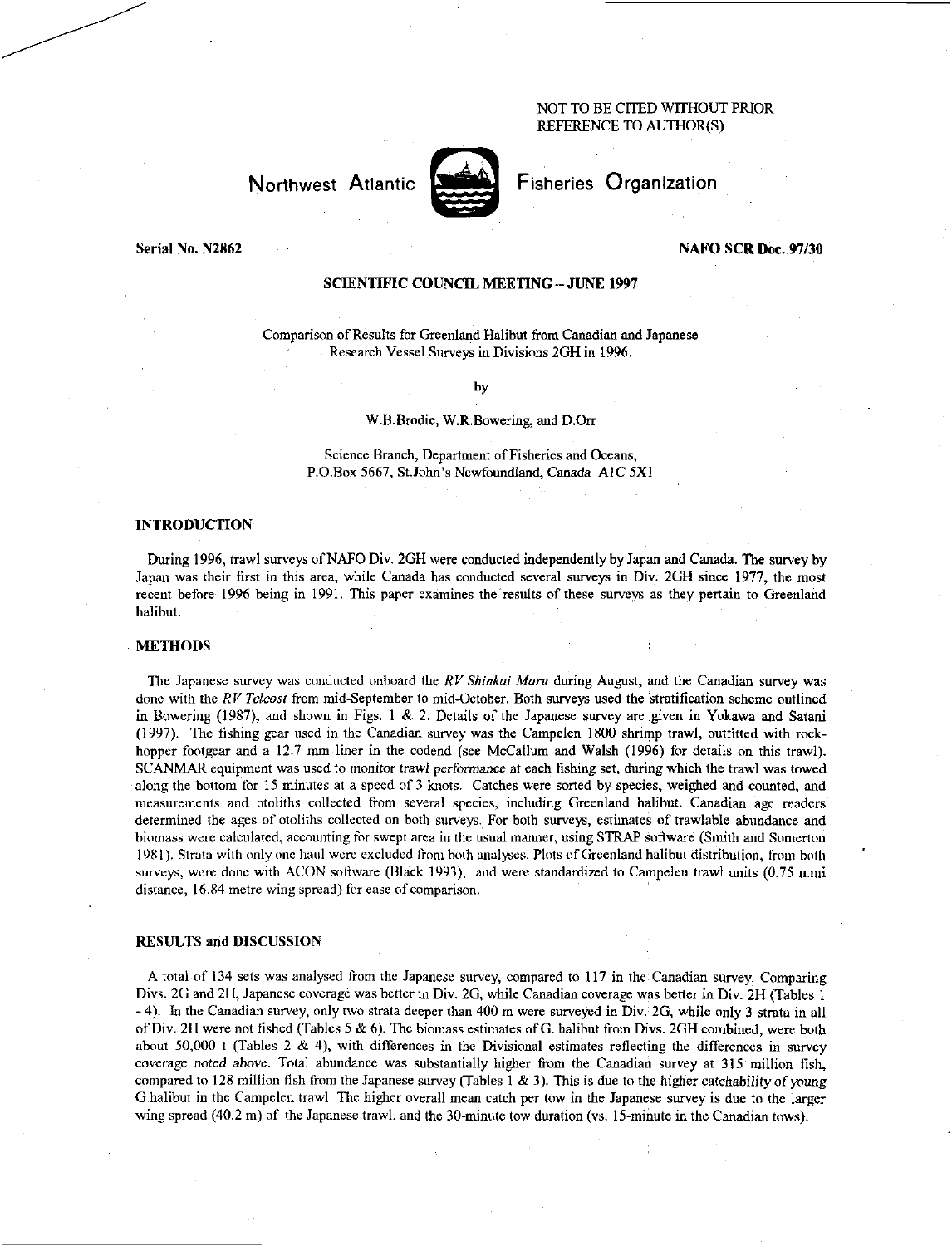The distribution of G.halibut was similar in both surveys (Fig. 3), and was consistent with the patterns found in previous Canadian surveys in this area (Dowering and Power 1995). Relatively large catches were observed in the northern tip of Div. 20, and in the southern half of Div. 211. The largest catches in the Canadian survey in Div: 2G occurred in the northern strata 927-929 (Fig 1, Tables 3 & 4). These also produced large catches in the Japanese survey (Tables 1 & 2), although stratum 918 (1251 - 1500 m in northeast 2G), which was not covered by Canada, had the highest biomass. In Div. 211, the largest biomass in both surveys was found in stratum 946 (depth 501 - 750 m in southwest 2H). For Divs. 2GH combined, there was a significant linear relationship between biomass estimates from the 32 strata sampled during both surveys (Fig. 4).

Modes in the length frequencies of G.halibut occurred around 14 and 22 cm in both surveys (Figs 5  $\&$  6). In the Canadian survey, the largest mode was at the lower length, while in the Japanese survey the largest mode was at the bigger size. The age composition of the Canadian survey was dominated by fish of these sizes, corresponding to ages 1 and 2. However, the age composition of the Japanese survey contains almost equal numbers of fish at each age from I to 5 (Table 7, Fig. 7). The Canadian survey caught few fish older than age 5 (Table 8, Fig. 8), and none older than age 12. The Japanese survey caught more fish at ages 6+, up to a maximum age of 17, although few older than 9 were observed. The higher proportion of older fish in the Japanese survey is likely explained by the additional deepwater coverage in Div. 26, where larger fish predominate, although there may also be differences in catchability of larger G.halibut between the two survey trawls.

Estimates of abundance and biomass from earlier Canadian surveys (Tables  $5 \& 6$ ) are not directly comparable with the 1996 Campelen trawl results because of major differences in the trawl gears used in previous surveys and in 1996 (2 different versions of the Engels 145 trawl used historically, see McCallum and Walsh (1996)) . Comparison of catches from strata fished in the surveys of 1978-81 with the same data tbr 1987-91 indicates a decline in G.halibut abundance and biomass over this period. These data also show that Divs. 2011 have not been surveyed regularly in the past, and that coverage in some of the surveys has been incomplete, particularly in Div. 2G. As well, there were few sets done in depths greater than 750 m in most of the previous surveys. In addition to the Canadian surveys, some USSR/Russian surveys were conducted between 1978 and 1992, and showed sharp declines in the biomass of G.halibut from 1982 to 1985, followed by stability at a relatively low level (Gorchinsky 1993). Even though the catchability of the trawls used in 1996 is not known relative to all the trawls used in these previous survey series, it appears that the biomass of Greenland halibut in Divs. 2GH is at a lower level that that observed in the late 1970's and early 1980's

## ACKNOWLEDGEMENTS

The authors thank all the people involved in conducting the Japanese and Canadian surveys in Div. 20II. Brian Greene and Randy Burry of DFO aged the G.halibut otoliths collected during these surveys. Howard Collins assisted in tabulating the data.

#### **REFERENCES**

• Black, G.A. 1993. ACON data visualization software : user manual - version 7.14. Unpublished manuscript. 179 p. (G. Black, Dept. of Fisheries and Oceans, P.O.Box 550, Halifax, N.S., Canada 183J 2S7).

Bowering, W.R. 1987. A newly developed stratification scheme for NAFO Divisions 2G and 2H. NAFO SCR Doc. 87/23, Ser. No. N1306.

Bowering, W.R. and D. Power. 1995. Spatial distribution of Greenland halibut in the Labrador - Eastern Newfoundland area of the Canadian Northwest Atlantic. NAFO Sci. Coun. Studies: No. 22, p. 51-61.

Gorchinsky, K.V. 1993. Results from Greenland halibut assessment in Divisions OB, 20H by the data from the 1992 trawl survey. NAFO SCR Doe. 93/15, Ser. No. N2192.  $\gamma=1.3$ 

McCallum, B.R. and S.J. Walsh. 1996. Groundfish survey trawls used at the Northwest Atlantic Fisheries Centre, 1971 to present. NAFO KR Doe. 96/50, Ser. No. N2726.

Smith, S.J. and G.A. Somerton. 1981. STRAP : A user oriented computer analysis system for groundfish research trawl survey data. Can. Tech. Rep. Fish. Aquat. Sci. 1030: iv + 66 p.

Yokawa, K. and M. Satani. 1997. Results of a stratitied random bottom trawl survey in NAFO Divisions 2GH in 1996. NAFO SCR Doc. 97/23, Ser. No. N2853.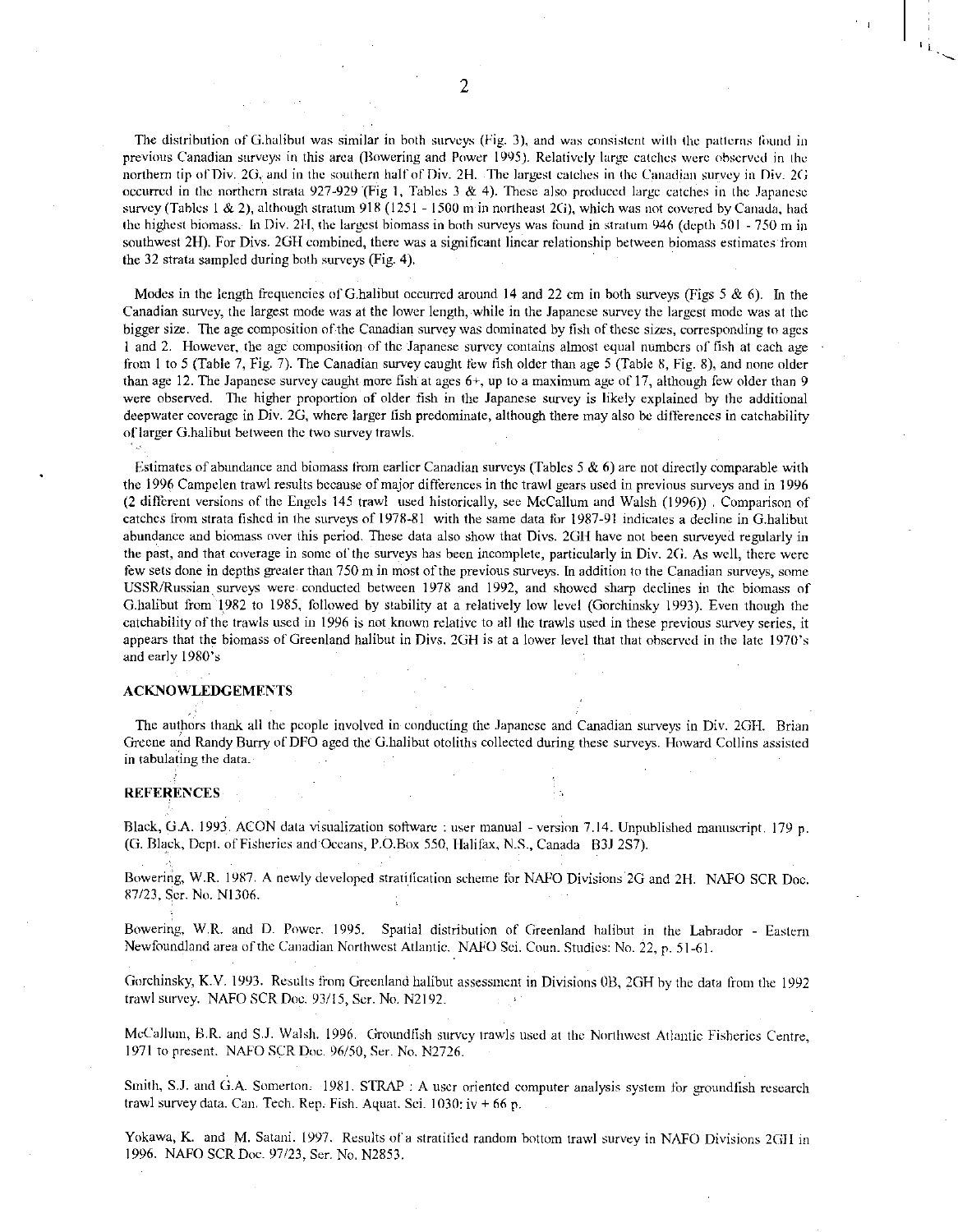|                           |                         | Table 1. Greenland halibut abundance estimates from a Japanese survey in Div. 2GH during August 1996. |                     |                 |                      |                         |  |            |          |
|---------------------------|-------------------------|-------------------------------------------------------------------------------------------------------|---------------------|-----------------|----------------------|-------------------------|--|------------|----------|
|                           |                         | Upper and lower in the summary tables refer to approximate 95% confidence intervals.                  |                     |                 |                      |                         |  |            |          |
|                           |                         |                                                                                                       | <b>NAFO Div. 2G</b> |                 |                      |                         |  |            |          |
|                           |                         | Stratum No. sets Units ('000) No. caught Avg./set                                                     |                     |                 | Total No.            | Variance                |  |            |          |
|                           |                         |                                                                                                       |                     |                 |                      |                         |  |            |          |
| 901                       | 11                      | 31277.7                                                                                               | 2104                | 191.3           | 5982572              | 57156                   |  |            |          |
| 902                       | $\mathbf{2}$            | 3094.3                                                                                                | $\overline{112}$    | 56.0            | 173278               | 578                     |  |            |          |
| 903                       | $\mathbf{z}$            | 2062.8                                                                                                | 166                 | 83.0            | 171215               | 50                      |  |            |          |
| 904                       | $\mathbf{z}$            | 3945.2                                                                                                | 486                 | 243.0           | 958676               | 162                     |  |            |          |
| 905                       | $\mathbf{2}$            | 4228.8                                                                                                | 467                 | 233.5           | 987427               | 72581                   |  |            |          |
| 908                       | 4                       | 15084.5                                                                                               | 594<br>658          | 148.5<br>1316   | 2240043<br>2348205   | 13414<br>5186           |  |            |          |
| 911<br>912                | 5 <br>$\mathbf{2}$      | 17843.5<br>1882.3                                                                                     | 74                  | 37.0            | 69646                | 2                       |  |            |          |
| 913                       | $\mathbf{2}$            | 1598.7                                                                                                | 349                 | 174.5           | 278972               | 5305                    |  |            |          |
| $\overline{914}$          | $\overline{2}$          | 2913.8                                                                                                | 332                 | 166.0           | 483683               | 1800                    |  |            |          |
| 918                       | $\mathbf{2}$            | 13279.5                                                                                               | 1077                | 538.5           | 7151004              | 114721                  |  |            |          |
| 919                       | $\mathbf{z}$            | 8148.2                                                                                                | 1156                | 578.0           | 4709654              | 228488                  |  |            |          |
| 920                       | $\mathbf{2}$            | 4435.1                                                                                                | 1126                | 563.0           | 2496956              | 40328                   |  |            |          |
| 921                       | $\overline{2}$          | 3661.5                                                                                                | 66                  | 33.0            | 120830               | 1352                    |  |            |          |
| 922                       | $\mathbf{2}$            | 4796.1                                                                                                | 159                 | 79.5            | 381289               | 3445                    |  |            |          |
| 923<br>924                | $\mathbf{2}$<br>5       | 4796.1<br>19493.8                                                                                     | 60<br>456           | 30.0<br>91.2    | 143883<br>1777832    | $\overline{50}$<br>2962 |  |            |          |
| 926                       | 3                       | 11165.1                                                                                               | 362                 | 120.7           | 1347253              | 13225                   |  |            |          |
| $\overline{927}$          | 6 <sub>1</sub>          | 21453.5                                                                                               | 781                 | 130.2           | 2792526              | 5357                    |  |            |          |
| 928                       | 6                       | 20190.0                                                                                               | 1546                | 257.7           | 5202284              | 26713                   |  |            |          |
| 929                       | 12                      | 32515.4                                                                                               | 2753                | 229.4           | 7459576              | 15142                   |  |            |          |
| Tolais                    | 78                      | 227865.7                                                                                              | 14884               |                 |                      |                         |  |            |          |
|                           |                         |                                                                                                       |                     |                 |                      |                         |  |            |          |
|                           |                         |                                                                                                       | Summary             |                 |                      |                         |  |            |          |
|                           | No./Tow                 |                                                                                                       |                     |                 | Abundance (millions) |                         |  |            |          |
| Mean.                     | Upper                   | Lower                                                                                                 |                     | Total<br>47.3   | Upper<br>61.2        | Lower                   |  |            |          |
| 207.5                     | 268.6                   | 146.4                                                                                                 |                     |                 |                      | 33.4                    |  |            |          |
|                           |                         |                                                                                                       |                     |                 |                      |                         |  |            |          |
|                           |                         |                                                                                                       | NAFO Div. 2H        |                 |                      |                         |  |            |          |
|                           |                         | Stratum No. sets Units ('000) No. caught Avg./set                                                     |                     |                 | Total No.            | Variance                |  | $\epsilon$ |          |
|                           |                         |                                                                                                       |                     |                 |                      |                         |  |            |          |
| 931                       | $\mathbf{z}$            | 7116.8                                                                                                | 416                 | 208.0           | 1480289              | 162                     |  |            |          |
| 932                       | $\overline{2}$          | 1418.2                                                                                                | 1586                | 793.0           | 1124631              | 999698                  |  |            |          |
| 933                       | 2                       | 1289.3                                                                                                | 226                 | 113.0           | 145688               | 800                     |  |            |          |
| 934                       | 2                       | 2011.3                                                                                                | 779                 | 389.5           | 783387               | 24421                   |  |            |          |
| 935<br>936                | 21                      | 2475.4<br>2011.3                                                                                      | 3448<br>1532        | 1724.0<br>766.0 | 4267589<br>1540627   | 66248<br>195938         |  |            |          |
| 937                       | 2 <br>$\mathbf{2}$      | 2423.8                                                                                                | 550                 | 275.0           | 666553               | 25538                   |  |            |          |
| $940 -$                   | $\mathbf{2}$            | 2501.2                                                                                                | 1258                | 629.0           | 1573245              | 21218                   |  |            |          |
| 942                       | $\mathbf{2}$            | 1418.2                                                                                                | 65                  | 32.5            | 46091                | 265                     |  |            |          |
| 943                       | $\mathbf{z}$            | 9128.0                                                                                                | 248                 | 124.0           | 1131876              | 7938                    |  |            |          |
| 944                       | 5)                      | 22175.5                                                                                               | 1790                | 358.0           | 7938812              | 32072                   |  |            | $\Delta$ |
| 945                       | 21                      | 11887.1                                                                                               | 2266                |                 | 1133.0 13468056      | 318402                  |  |            |          |
| 946                       | $\overline{\mathbf{5}}$ | 18591.3                                                                                               | 5468                |                 | 1093.6 20331426      | 42950                   |  |            |          |
| 948                       | $2\vert$                | 6343.2                                                                                                | 1192                | 596.0           | 3780554              | 164738                  |  |            |          |
| 951                       | $\mathbf{2}$            | 6033.8                                                                                                | 1545                | 772.5           | 4661100              | 353641                  |  |            |          |
| 952<br>953                | $\mathbf{z}$<br>2       | 4564.0<br>7503.6                                                                                      | 2376<br>1068        | 1188.0<br>534.0 | 5422053<br>4006898   | 233928<br>383688        |  |            |          |
| 955                       | $\mathbf{2}$            | 10030.5                                                                                               | 169                 | 34.5            | 847579               | 685                     |  |            |          |
| 958                       | $\mathbf{2}$            | 7580.9                                                                                                | 184                 | 92.0            | 697444               | 392                     |  |            |          |
| 959                       | 2                       | 4589.8                                                                                                | 190                 | 95.0            | 436031               | 2888                    |  |            |          |
| 960                       | 21                      | 2759.0                                                                                                | 250                 | 125.0           | 344880               | 5832                    |  |            |          |
| 961                       | $\mathbf{z}$            | 5440.7                                                                                                | 687                 | 343.5           | 1868888              | 78013                   |  |            |          |
| 962                       | $\mathbf{2}$            | 6240.1                                                                                                | 333                 | 166.5           | 1038972              | 841                     |  |            |          |
| 963                       | $\mathbf{z}$            | 6833.1                                                                                                | 468                 | 234.0           | 1598953              | 6272                    |  |            |          |
| 964                       | $\mathbf{2}$            | 8818.6                                                                                                | 342<br>28436        | 171.0           | 1507982              | 7442                    |  |            |          |
| Totals                    | 56                      | 161184.6                                                                                              |                     |                 |                      |                         |  |            |          |
| $\mathcal{A}=\mathcal{A}$ |                         |                                                                                                       | Summary             |                 |                      |                         |  |            |          |
|                           | No./Tow                 |                                                                                                       |                     |                 | Abundance (millions) |                         |  |            |          |
| Mean                      | Upper                   | Lower                                                                                                 |                     | Total           | Upper                | Lower                   |  |            |          |
| 500.7                     | 629.0                   | 372.5                                                                                                 |                     | 807             | 101.4                | 60.0                    |  |            |          |
|                           |                         |                                                                                                       |                     |                 |                      |                         |  |            |          |

 $\label{eq:2} \begin{split} \mathcal{L}_{\text{max}}(\mathbf{r},\mathbf{r}) = \mathcal{L}_{\text{max}}(\mathbf{r},\mathbf{r}) = \mathcal{L}_{\text{max}}(\mathbf{r},\mathbf{r}) \mathcal{L}_{\text{max}}(\mathbf{r},\mathbf{r}) \mathcal{L}_{\text{max}}(\mathbf{r},\mathbf{r}) \mathcal{L}_{\text{max}}(\mathbf{r},\mathbf{r},\mathbf{r}) \mathcal{L}_{\text{max}}(\mathbf{r},\mathbf{r},\mathbf{r},\mathbf{r},\mathbf{r},\mathbf{r},\mathbf{r},\mathbf{r},\mathbf$ 

 $\label{eq:2.1} \frac{1}{\sqrt{2}}\left(\frac{1}{\sqrt{2}}\right)^{2} \left(\frac{1}{\sqrt{2}}\right)^{2} \left(\frac{1}{\sqrt{2}}\right)^{2} \left(\frac{1}{\sqrt{2}}\right)^{2} \left(\frac{1}{\sqrt{2}}\right)^{2} \left(\frac{1}{\sqrt{2}}\right)^{2} \left(\frac{1}{\sqrt{2}}\right)^{2} \left(\frac{1}{\sqrt{2}}\right)^{2} \left(\frac{1}{\sqrt{2}}\right)^{2} \left(\frac{1}{\sqrt{2}}\right)^{2} \left(\frac{1}{\sqrt{2}}\right)^{2} \left(\$ 

 $\sim$ 

 $\frac{1}{2} \int_{\mathbb{R}^2} \left| \frac{d\mathbf{r}}{d\mathbf{r}} \right| \, d\mathbf{r}$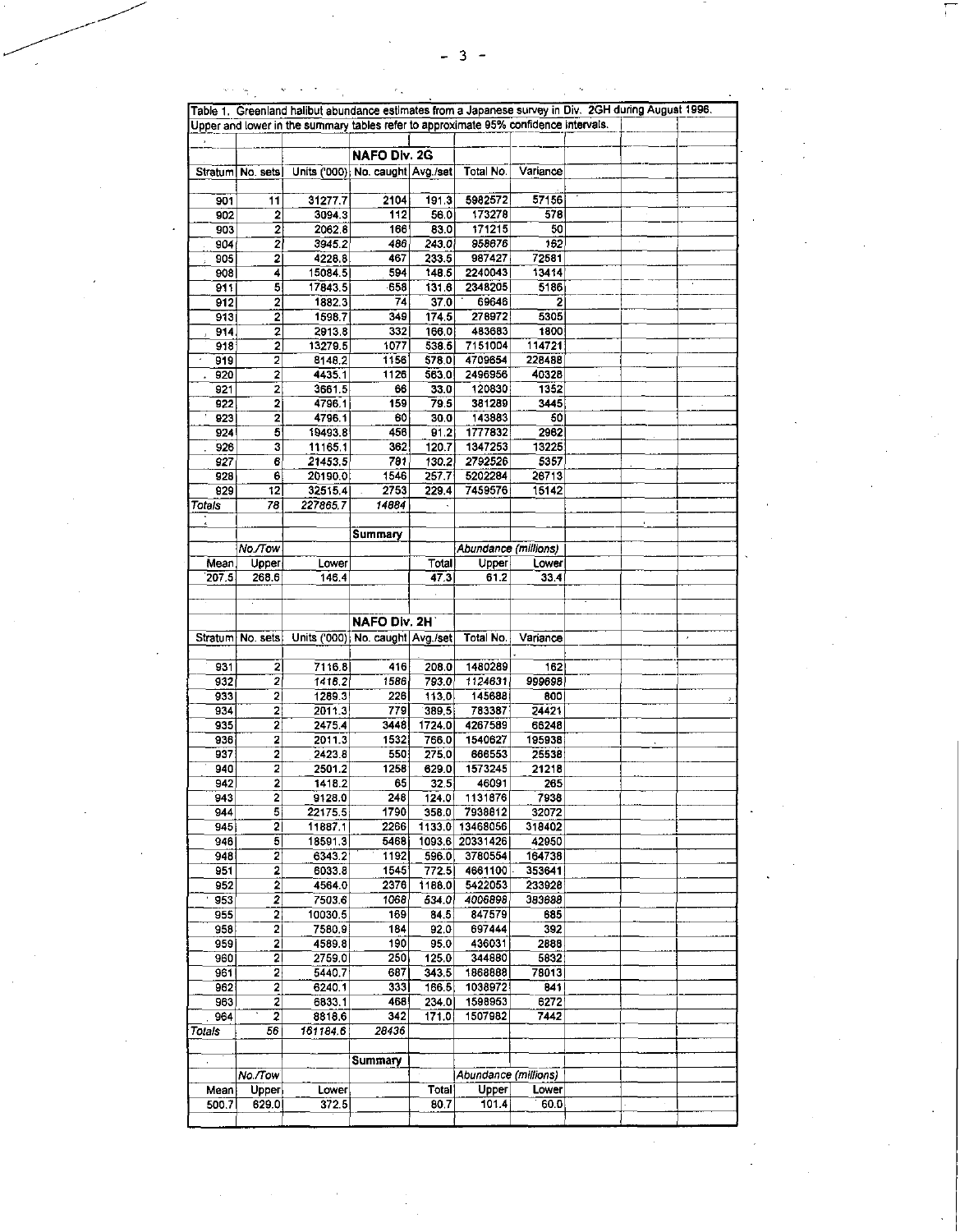$\label{eq:2.1} \frac{1}{\sqrt{2}}\int_{0}^{\infty}\frac{1}{\sqrt{2\pi}}\left(\frac{1}{\sqrt{2\pi}}\right)^{2}d\mu_{\rm{eff}}$ 

|                   |                                  |                                                                  | <b>NAFO Div. 2G</b> |                |                         |                          |        |  |
|-------------------|----------------------------------|------------------------------------------------------------------|---------------------|----------------|-------------------------|--------------------------|--------|--|
| Stratum           |                                  | No. sets Units ('000) Kg. caught Avg./set Total Kg. Variance     |                     |                |                         |                          |        |  |
| 901               | 11                               | 31277.7                                                          | 299.6               | 27.2           | 851891                  | 1151                     |        |  |
| 902               | $\overline{2}$                   | 3094.3                                                           | 13.8                | 6.9            | 21350                   | $\overline{2}$           |        |  |
| 903               | $\overline{\mathbf{2}}$          | 2062.8                                                           | 46.0                | 23.0           | 47445                   | 34                       |        |  |
| 904<br>905        | $\overline{2}$<br>$\overline{2}$ | 3945.2<br>4228.8                                                 | 217.6               | 108.8          | 429234<br>336190        | $\overline{22}$<br>9522  |        |  |
| 908               | 4                                | 15084.5                                                          | 159.0<br>26.9       | 79.5<br>6.7    | 101443                  | 11                       |        |  |
| 911               | 5                                | 17843.5                                                          | 23.6                | 47             | 84221                   | 8                        |        |  |
| 912               | 2                                | 1882.3                                                           | 20.3                | 10.2           | 19106                   | $\overline{24}$          |        |  |
| 913               | 2                                | 1598.7                                                           | 122.4               | 61.2           | 97840                   | 1040                     |        |  |
| 914               | $\mathbf{z}$                     | 2913.8                                                           | 126.2               | 63.1           | 183858                  | 54                       |        |  |
| 918<br>919        | $\mathbf{2}$<br>$2\sqrt{2}$      | 13279.5<br>8148.2                                                | 1277.6<br>1010.5    | 638.8<br>505.3 | 8482936<br>4116873      | 194813<br>98435          |        |  |
| 920               | 2                                | 4435.1                                                           | 664.4               | 332.2          | 1473337                 | 21136                    |        |  |
| 921               | $\mathbf{2}$                     | 3661.5                                                           | 33.3                | 16.7           | 60964                   | 356                      |        |  |
| 922               | 2                                | 4796.1                                                           | 71.5                | 35.8           | 171460                  | 955                      |        |  |
| 923               | $\overline{2}$                   | 4796.1                                                           | 12.8                | 6.4            | 30695                   | 3.                       |        |  |
| 924<br>926        | 5 <br>3                          | 19493.8<br>11165.1                                               | 74.3                | 14.9           | 289677<br>723497        | 345<br>5055              |        |  |
| 927               | 6                                | 21453.5                                                          | 194.4<br>476.6      | 64.8           | 794 1704120             | 3014                     |        |  |
| 928               | 6                                | 20190.0                                                          | 1043.0              | 173.8          | 3509691                 | 342                      |        |  |
| 929               | 12                               | 32515.4                                                          | 1821.1              | 151.8          | 4934483                 | 5564                     |        |  |
| Totals            | 78                               | 227865.7                                                         | 7734.9              |                |                         |                          |        |  |
|                   |                                  |                                                                  | Summary             |                |                         |                          |        |  |
|                   | Kg./Tow                          |                                                                  |                     |                | Biomass (000 t)         |                          |        |  |
| Mean              | Upper                            | Lower                                                            |                     | Total          | Upper                   | Lower                    |        |  |
| 121.4             | 382.0                            | $-139.1$                                                         |                     | 27.7           | 87.0                    | $-31.7$                  |        |  |
|                   |                                  |                                                                  |                     |                |                         |                          |        |  |
|                   |                                  |                                                                  |                     |                |                         |                          |        |  |
| Stratum           |                                  |                                                                  | NAFO Div. 2H        |                |                         |                          |        |  |
|                   |                                  | No. sets Units ('000) Kg. caught   Avg./set   Total Kg. Variance |                     |                |                         |                          |        |  |
| 931               | $\overline{2}$                   | 7116.8                                                           | 12.2                | 6.1            | 43412                   | 6                        |        |  |
| 932               | 21                               | 1418.2                                                           | 40.4                | 20.2           | 28648                   | $\overline{131}$         |        |  |
| 933               | $\mathbf{z}$                     | 1289.3                                                           | 62.5                | 313            | 40290                   | 94                       |        |  |
| 934<br>935        | $\overline{2}$<br>2              | 20113<br>2475.4                                                  | 207.8<br>1439.6     | 103.9          | 208970<br>719.8 1781793 | 1210<br>57190            |        |  |
| 936               | $\mathbf{2}$                     | 20113                                                            | 792.6               | 396.3          | 797063                  | 27378                    | $\sim$ |  |
| 937               | $\mathbf{2}$                     | 2423.8                                                           | 779.8               | 389.9          | 945051                  | 60274                    |        |  |
| 940               | 2                                | 2501.2                                                           | 752.2               | 376.1          | 940696                  | 450                      |        |  |
| 942               | $\mathbf{2}$                     | 1418.2                                                           | 19.1                | 9.6            | 13544                   | 45                       |        |  |
| 943<br>944        | $\overline{2}$<br>$\mathbf{5}$   | 9128.0<br>22175.5                                                | 13.8<br>197.1       | 6.9<br>39.4    | 62983<br>874156         | $\overline{52}$<br>1904  |        |  |
| $\overline{945}$  | $\overline{2}$                   | 11887.1                                                          | 466.2               | 233.1          | 2770877                 | 1040                     |        |  |
| 946               | 5                                | 18591.3                                                          | 1327.5              | 265.5          | 4935985                 | 3557                     |        |  |
| 948               | $\mathbf{z}$                     | 6343.2                                                           | 213.0               | 106.5          | 675552                  | 986                      |        |  |
| $\overline{951}$  | $\overline{2}$                   | 60338                                                            | 508.4               | 254.2          | 1533788                 | 32462                    |        |  |
| 952<br>953        | 2 <br>$\overline{2}$             | 4564.0<br>7503.6                                                 | 378.6               | 189.3          | 863969                  | 2394                     |        |  |
| 955               | $\overline{2}$                   | 10030.5                                                          | 197.0<br>17.9       | 98.5<br>9.0    | 739100<br>89773         | 12577<br>$\overline{31}$ |        |  |
| 958               | $\left 2\right $                 | 7580.9                                                           | 11.3                | 5.7            | 42832                   | 5                        |        |  |
| 959               | $\mathbf{z}$                     | 4589.8                                                           | 26.3                | 13.2           | 60356                   | 120                      |        |  |
| 960               | $\overline{2}$                   | 2759.0                                                           | 67.7                | 33.9           | 93393                   | 325                      |        |  |
| 961               | $\mathbf 2$                      | 5440.7                                                           | 368.8               | 184.4          | 1003269                 | 30209                    |        |  |
| 962<br>963        | $\mathbf{2}$<br>$\mathbf{2}$     | 6240 1<br>6833.1                                                 | 197.4<br>443.5      | 98.7           | 615895<br>221 8 1515247 | 41<br>3453               |        |  |
| 964               | 2                                | 8818.6                                                           | 460.9               | 230.5          | 2032249                 | 8103                     |        |  |
| Tota <sub>s</sub> | 56                               | 161184.6                                                         | 9001.6              |                |                         |                          |        |  |
|                   |                                  |                                                                  |                     |                |                         |                          |        |  |
|                   |                                  |                                                                  | Summary             |                |                         |                          |        |  |
|                   | Kg./Tow                          |                                                                  |                     |                | Biomass ('000 t)        |                          |        |  |
| Mean<br>140.9     | Upper<br>164.6                   | Lower<br>117.1                                                   |                     | Total<br>22.7  | Upper<br>26.5           | Lower<br>18.9            |        |  |
|                   |                                  |                                                                  |                     |                |                         |                          |        |  |
|                   |                                  |                                                                  |                     |                |                         |                          |        |  |

 $\sim 10^{-1}$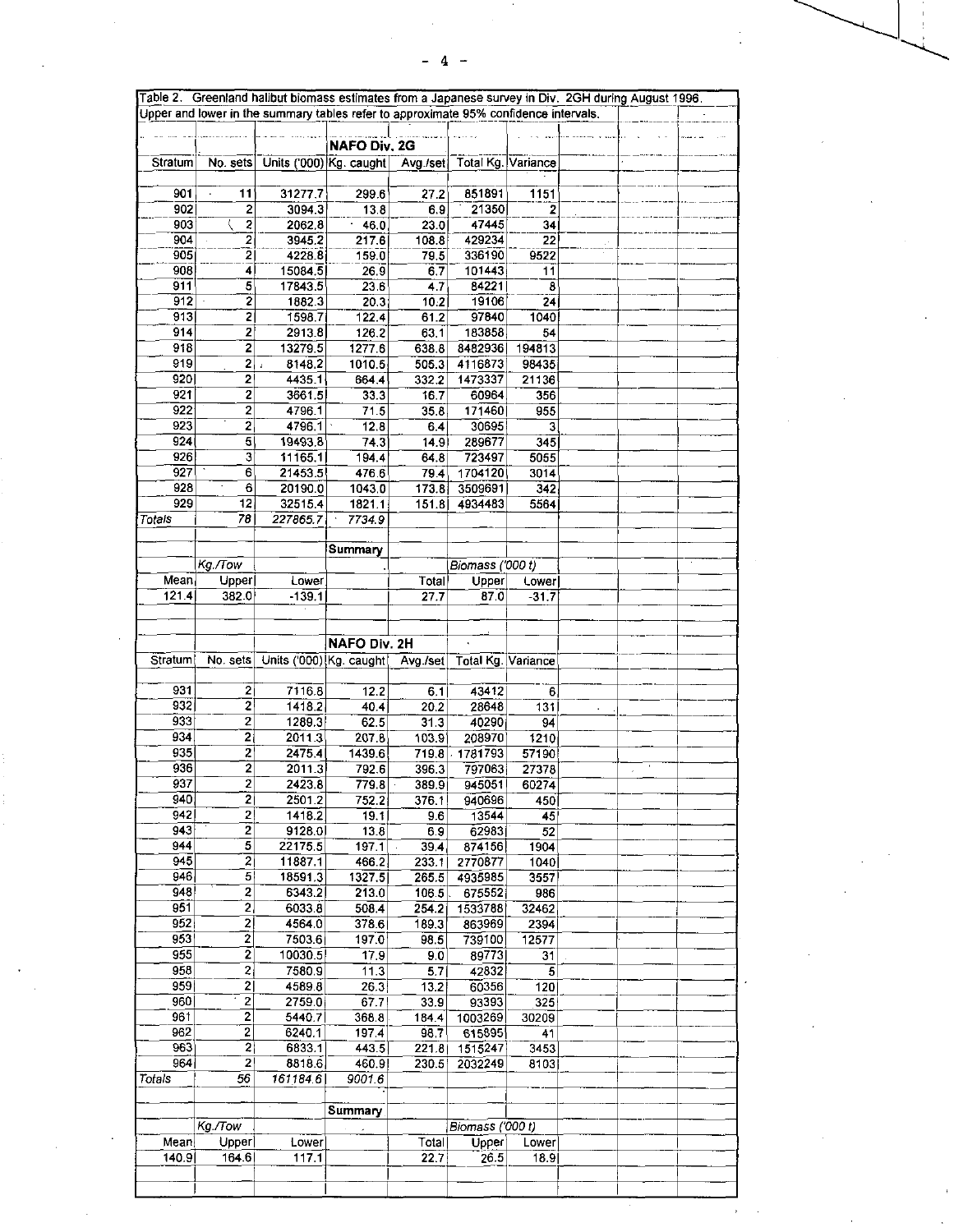| Table 3. G. halibut abundance from a Canadian survey in Div. 2GH during fall 1996. |                         |                                                                                      |                         |          |                      |          |  |  |  |
|------------------------------------------------------------------------------------|-------------------------|--------------------------------------------------------------------------------------|-------------------------|----------|----------------------|----------|--|--|--|
|                                                                                    |                         | Upper and lower in the summary tables refer to approximate 95% confidence intervals. |                         |          |                      |          |  |  |  |
|                                                                                    |                         |                                                                                      |                         |          |                      |          |  |  |  |
|                                                                                    |                         |                                                                                      | <b>NAFO Div. 2G</b>     |          |                      |          |  |  |  |
| Stratum                                                                            | No. sets                |                                                                                      | Units ('000) No. caught | Avg./set | Total No.            | Variance |  |  |  |
|                                                                                    |                         |                                                                                      |                         |          |                      |          |  |  |  |
| 901                                                                                | 4                       | 166861.6                                                                             | 340                     | 84.9     | 14164696             | 4788     |  |  |  |
| 902                                                                                | 2                       | 16507.3                                                                              | 282                     | 141.2    | 2330285              | 3843     |  |  |  |
| 906                                                                                | $\mathbf{2}$            | 80473.2                                                                              | 224                     | 112.0    | 9013002              | 242      |  |  |  |
| 909                                                                                | 8                       | 381456.9                                                                             | 134                     | 16.7     | 6378807              | 547      |  |  |  |
| 910                                                                                | 6                       | 321755.4                                                                             | 15                      | 2.5      | 804388               | 12       |  |  |  |
| 911                                                                                | з                       | 95192.3                                                                              | 150                     | 50.0     | 4759614              | 1924     |  |  |  |
| 923                                                                                | 2                       | 25586.4                                                                              | 68                      | 34.0     | 869936               | 338      |  |  |  |
| 924                                                                                | 2                       | 103996.2                                                                             | 83                      | 41.5     | 4312375              | 2611     |  |  |  |
| 925                                                                                | 4                       | 248160.2                                                                             | 6                       | 1.4      | 358454               | 4        |  |  |  |
| 926                                                                                | 2                       | 59564.0                                                                              | 47                      | 23.3     | 1386516              | 275      |  |  |  |
| 927                                                                                | 2                       | 114450.8                                                                             | 265                     | 132.6    | 15176179             | 606      |  |  |  |
| 928                                                                                | з                       | 107710.3                                                                             | 411                     | 137.0    | 14756315             | 18928    |  |  |  |
| 929                                                                                | з                       | 173464.5                                                                             | 404                     | 134.8    | 23379164             | 12589    |  |  |  |
| Totals                                                                             | 43                      | 1895179.1                                                                            | 2428                    |          |                      |          |  |  |  |
|                                                                                    |                         |                                                                                      |                         |          |                      |          |  |  |  |
|                                                                                    |                         |                                                                                      | Summary                 |          |                      |          |  |  |  |
|                                                                                    | No./Tow                 |                                                                                      |                         |          | Abundance (millions) |          |  |  |  |
| Mean                                                                               | Upper                   | Lower                                                                                |                         | Total    | Upper                | Lower    |  |  |  |
| 51.5                                                                               | 72.7                    | 30.4                                                                                 |                         | 97,7     | 137.8                | 57.6     |  |  |  |
|                                                                                    |                         |                                                                                      |                         |          |                      |          |  |  |  |
|                                                                                    |                         |                                                                                      |                         |          |                      |          |  |  |  |
|                                                                                    |                         |                                                                                      | NAFO Div. 2H            |          |                      |          |  |  |  |
| Stratum                                                                            | No. sets                |                                                                                      | Units ('000) No. caught | Avg./set | Total No.            | Variance |  |  |  |
|                                                                                    |                         |                                                                                      |                         |          |                      |          |  |  |  |
| 930                                                                                | 4                       | 141412.8                                                                             | 152                     | 38.0     | 5373686              | 805      |  |  |  |
| 931                                                                                | 2                       | 37966.9                                                                              | 334                     | 167.0    | 6340466              | 54450    |  |  |  |
| 932                                                                                | 2                       | 7565.9                                                                               | 654                     | 327.0    | 2474036              | 1250     |  |  |  |
| 933                                                                                | $\overline{2}$          | 6878.1                                                                               | 261                     | 130.5    | 897586               | 12961    |  |  |  |
| 934                                                                                | 2                       | 10729.8                                                                              | 146                     | 73.0     | 783273               | 1568     |  |  |  |
| 938                                                                                | $\overline{2}$          | 26274.2                                                                              | 20                      | 10.0     | 262742               | 8        |  |  |  |
| 939                                                                                | 2                       | 17882.9                                                                              | 83                      | 41.5     | 742142               | 61       |  |  |  |
| 940                                                                                | 2                       | 13343.4                                                                              | 64                      | 32.0     | 426990               | 72       |  |  |  |
| 941                                                                                | 2                       | 12242.9                                                                              | 44                      | 22.0     | 269345               | 128      |  |  |  |
| 942                                                                                | 2                       | 7565.9                                                                               | 66                      | 33,0     | 249673               | 2        |  |  |  |
| 943                                                                                | 2                       | 48696.6                                                                              | 215                     | 107.5    | 5234887              | 9661     |  |  |  |
| 944                                                                                | 3                       | 118302.5                                                                             | 169                     | 56.3     | 6655613              | 3777     |  |  |  |
| 945                                                                                | $\overline{\mathbf{2}}$ | 63415.7                                                                              | 317                     | 158.5    | 10051382             | 10225    |  |  |  |
| 946                                                                                | 3                       | 99181.5                                                                              | 926                     | 308.7    | 30614036             | 44786    |  |  |  |
| 947                                                                                | 2                       | 31226.4                                                                              | 672                     | 336.0    | 10492059             | 968      |  |  |  |
| 948                                                                                | 2                       | 33840.0                                                                              | 1526                    | 763.2    | 25825581             | 88340    |  |  |  |
| 949                                                                                | 2                       | 28337.6                                                                              | 2079                    | 1039.5   | 29456918             | 41761    |  |  |  |
| 950                                                                                | 2                       | 35903.4                                                                              | 116                     | 58.0     | 2082400              | 722      |  |  |  |
|                                                                                    |                         |                                                                                      |                         |          |                      |          |  |  |  |
| 951                                                                                | 2                       | 32189.3                                                                              | 690                     | 345.0    | 11105306             | 79202    |  |  |  |
| 952                                                                                | 2                       | 24348.3                                                                              | 494                     | 247.0    | 6014033              | 94178    |  |  |  |
| 953                                                                                | $\overline{2}$          | 40030.3                                                                              | 65                      | 32.5     | 1300984              | 613      |  |  |  |
| 954                                                                                | 4                       | 133571.8                                                                             | 59                      | 14.9     | 1985026              | 496      |  |  |  |
| 955                                                                                | $\overline{2}$          | 53511.3                                                                              | 1867                    | 933.4    | 49949791             | 26655    |  |  |  |
| 956                                                                                | 3                       | 144576.7                                                                             | 15                      | 5,0      | 722884               | 7        |  |  |  |
| 957                                                                                | $\overline{5}$          | 188596.3                                                                             | 15                      | 3.0      | 565789               | 7        |  |  |  |
| 958                                                                                | $\overline{\mathbf{2}}$ | 40443.0                                                                              | 99                      | 49.5     | 2001926              | 841      |  |  |  |
| 959                                                                                | $\overline{2}$          | 24485.9                                                                              | 94                      | 46.8     | 1145939              | 233      |  |  |  |
| 960                                                                                | $\overline{2}$          | 14719.0                                                                              | 28                      | 14.0     | 206067               | 162      |  |  |  |
| 961                                                                                | 2                       | 29025.4                                                                              | 45                      | 22.5     | 653071               | 181      |  |  |  |
| 962                                                                                | $\mathbf{2}$            | 33289.8                                                                              | 93                      | 46.5     | 1547975              | 421      |  |  |  |
| 963                                                                                | $\mathbf{2}$            | 36453.7                                                                              | 64                      | 32.0     | 1166518              | 128      |  |  |  |
| 964                                                                                | 2                       | 47045.9                                                                              | 18                      | 9.1      | 428118               | 74       |  |  |  |
| Totals                                                                             | 74                      | 1583053.0                                                                            | 11490                   |          |                      |          |  |  |  |
|                                                                                    |                         |                                                                                      |                         |          |                      |          |  |  |  |
|                                                                                    |                         |                                                                                      | Summary                 |          |                      |          |  |  |  |
|                                                                                    | No./Tow                 |                                                                                      |                         |          | Abundance (millions) |          |  |  |  |
| Mean                                                                               | Upper                   | Lower                                                                                |                         | Total    | Upper                | Lower    |  |  |  |
| 137.1                                                                              | 166.9                   | 107.3                                                                                |                         | 217.0    | 264.3                | 169.8    |  |  |  |

 $\epsilon$ 

 $\ddot{\phantom{0}}$ 

 $\mathcal{L}_{\mathcal{L}}$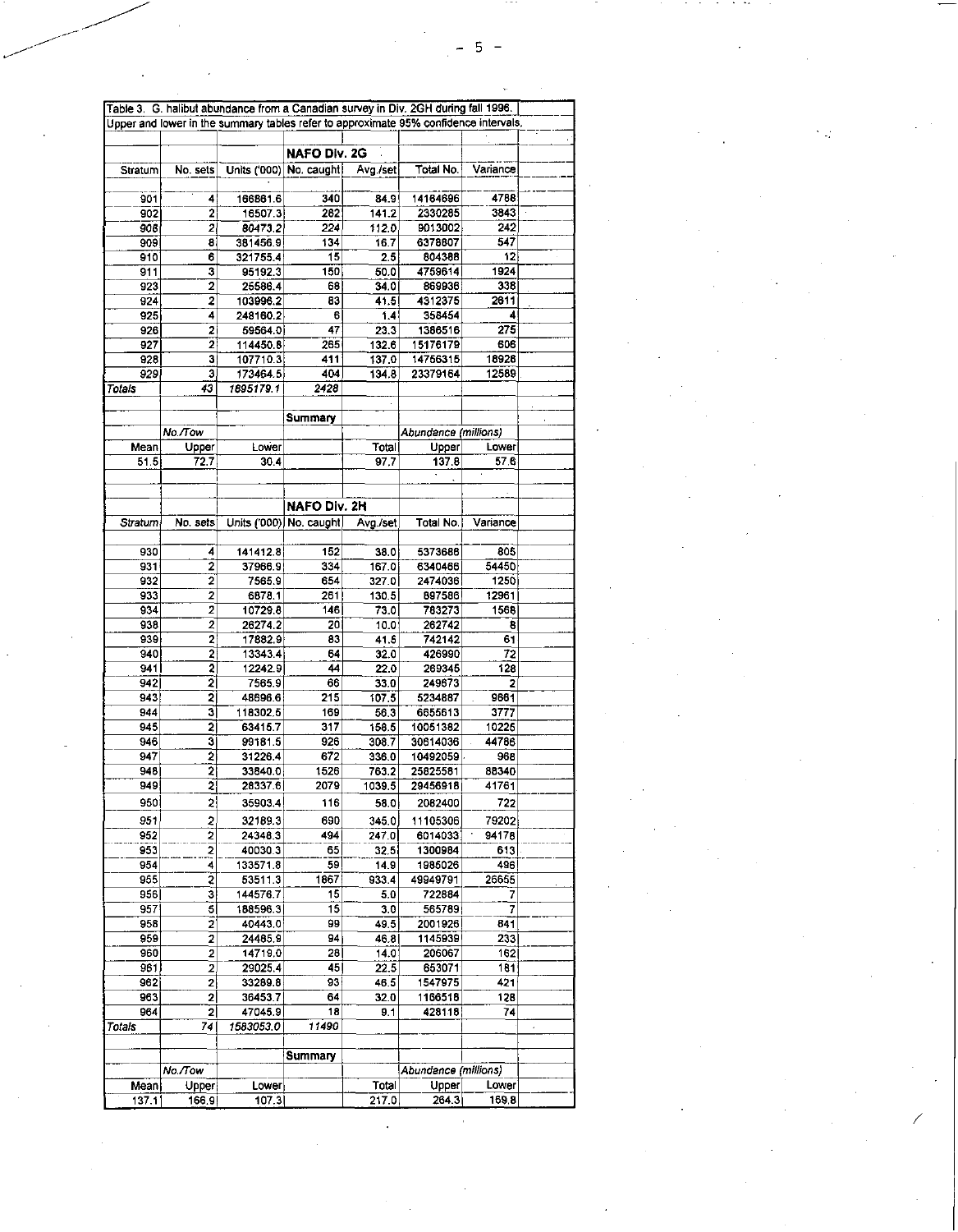|              |                     | Table 4. G. halibut biomass from a Canadian survey in Div. 2GH during fall 1996.     |                     |              |                    |          |  |
|--------------|---------------------|--------------------------------------------------------------------------------------|---------------------|--------------|--------------------|----------|--|
|              |                     | Upper and lower in the summary tables refer to approximate 95% confidence intervals. |                     |              |                    |          |  |
|              |                     |                                                                                      |                     |              |                    |          |  |
|              |                     |                                                                                      | <b>NAFO Div. 2G</b> |              |                    |          |  |
|              |                     |                                                                                      |                     |              |                    |          |  |
| Stratum      | No. sets            | Units ('000) Kg. caught                                                              |                     | Avg./set     | Total Kg.          | Variance |  |
| 901          | 4                   | 166861.6                                                                             | 12.8                | 3.1          | 516529.3           | 5.3      |  |
| 902          | 2                   | 16507.3                                                                              | 37.8                | 18.9         | 312263.7           | 0.8      |  |
| 908          | 2                   | 80473.2                                                                              | 15.1                | 7.5          | 605561.1           | 3.0      |  |
| 909          | 8                   | 381456.9                                                                             | 3.0                 | 0.4          | 141827.8           | 0.3      |  |
| 910          | 6                   | 321755.4                                                                             | 0.4                 | 0.1          | 23059.1            | 0.0      |  |
| 911          | 3                   | 95192.3                                                                              | 7.6                 | 2.5          | 240624.9           | 10.8     |  |
| 923          | $\overline{2}$      | 25586.4                                                                              | 15.6                | 7.8          | 199573.6           | 41.4     |  |
| 924          | 2                   | 103996.2                                                                             | 4.3                 | 2,2          | 225094.0           | 5.6      |  |
| 925          | 4                   | 248160.2                                                                             | 0.2                 | 0,1          | 15372.2            | 0.0      |  |
| 926          | 2                   | 59564.0                                                                              | 14.3                | 7.2          | 426047.7           | 20.4     |  |
| 927          | 2                   | 114450.8                                                                             | 117.6               | .58.8        | 6729136.2          | 2016.8   |  |
| 928          | з                   | 107710.3                                                                             | 193.6               | 64.5         | 6949111.5          | 2849.6   |  |
| 929          | з                   | 173464.5                                                                             | 101.9               | 34.0         | 5891048.2          | 196.4    |  |
| Totals       | 43                  | 1895179.1                                                                            | 524.2               |              |                    |          |  |
|              |                     |                                                                                      |                     |              |                    |          |  |
|              |                     |                                                                                      | Summary             |              |                    |          |  |
|              | Kg./Tow             |                                                                                      |                     |              | Biomass ('000t)    |          |  |
| Mean<br>11.8 | Upper               | Lower                                                                                |                     | Total        | Upper              | Lower    |  |
|              | 23.4                | $-0.1$                                                                               |                     | 22.3         | 44,4               | 0.2      |  |
|              |                     |                                                                                      |                     |              |                    |          |  |
|              |                     |                                                                                      |                     |              |                    |          |  |
|              |                     |                                                                                      | NAFO Div. 2H        |              |                    |          |  |
|              |                     |                                                                                      |                     |              |                    |          |  |
| Stratum      |                     | No. sets Units ('000) Kg. caught                                                     |                     | Avg./set     | Total Kg.          | Variance |  |
|              |                     |                                                                                      |                     |              |                    |          |  |
| 930          | 4                   | 141412.8                                                                             | 4.3                 | 1.1          | 152019             | 1        |  |
| 931          | 21                  | 37966.9                                                                              | 9.5                 | 47           | 179773             | 43       |  |
| 932          | 2                   | 7565.9                                                                               | 34.6                | 17,3         | 130700             | 15       |  |
| 933          | $\overline{2}$      | 6878.1                                                                               | 30.5                | 15,2         | 104718             | 92       |  |
| 934          | $\bar{2}$           | 10729.8                                                                              | 56.5                | 28.3         | 303116             | 392      |  |
| 938          | $\mathbf{2}$        | 26274.2                                                                              | 34.0                | 17.0         | 446661             | 83       |  |
| 939          | 2                   | 17882.9                                                                              | 93.0                | 46.5         | 831557             | 78       |  |
| 940<br>941   | 2                   | 13343.4                                                                              | 40.1<br>13.2        | 20.1         | 267536             | 30       |  |
| 942          | $\overline{2}$<br>2 | 12242.9<br>7565.9                                                                    |                     | 6.6          | 80497              | 10       |  |
| 943          |                     |                                                                                      | 16.1                | 8.0          | 60716              | 1        |  |
| 944          | 2 <sub>i</sub><br>з | 4896.6                                                                               | 13.9                | 7.0          | 338442             | 1        |  |
| 945          | 2                   | 118302.5<br>63415.7                                                                  | 12.7<br>41.1        | 4.2<br>20.5  | 499500<br>1301606  | 3        |  |
| 946          | 3                   | 99181.5                                                                              |                     |              |                    | 116      |  |
| 947          | 2                   | 31226.4                                                                              | 141.6<br>128.2      | 47.2<br>64.1 | 4679716<br>2001610 | 613<br>6 |  |
| 948          | 2                   | 33840.0                                                                              | 191.1               | 95.6         | 3233603            | 325      |  |
| 949          | $\overline{2}$      | 28337.6                                                                              | 281.3               | 140.6        | 3985398            | 10       |  |
| 950          | 21                  | 35903.4                                                                              | 15.8                | 7.9          | 282740             | 5        |  |
| 951          | $\mathbf{2}$        | 32189.3                                                                              | 101.2               | 50.6         | 1628778            | 509      |  |
| 952          | 2                   | 24348.3                                                                              | 27.7                | 13.8         | 336615             | 185      |  |
| 953          | 2)                  | 40030.3                                                                              | 9.0                 | 4.5          | 179135             | 18       |  |
| 954          | 4                   | 133571.8                                                                             | 2.7 <sub>1</sub>    | 0.7          | 90866              | 1        |  |
| 955          | 2                   | 53511.3                                                                              | 55.1                | 27.6         | 1475187            | 20       |  |
| 956          | з                   | 144576.7                                                                             | 0.3                 | 0.1          | 12048              | 0        |  |
| 957          | 5                   | 188596.3                                                                             | 0.4                 | 0.1          | 14711              | 0        |  |
| 958          | 2                   | 40443.0                                                                              | 8,8                 | 4.4          | 177949             | 0        |  |
| 959          | 2                   | 24485.9                                                                              | 12.4                | 6.2          | 151323             | 15       |  |
| 960          | 2                   | 14719.0                                                                              | 13.2                | 6.6          | 97146              | 70       |  |
| 961          | 21                  | 29025.4                                                                              | 19.7                | 9.8          | 285174             | 45       |  |
| 962          | 2                   | 33289.B                                                                              | 53.1                | 26.6         | 883844             | 123      |  |
| 963          | 2                   | 36453.7                                                                              | 56.2                | 28.1         | 1023437            | 6        |  |
| 964          | 2                   | 47045.9                                                                              | 35.1                | 17.6         | 826361             | 189      |  |
| Totals       | 74                  | 1539253.0                                                                            | 1551.8              |              |                    |          |  |
|              |                     |                                                                                      |                     |              |                    |          |  |
|              |                     |                                                                                      | Summary             |              |                    |          |  |
|              | Kg./Tow             |                                                                                      |                     |              | Biomass ('000t)    |          |  |
| Mean.        | Upper               | Lower                                                                                |                     | Total        | Upper              | Lower    |  |
| 16.51        | 19.6                | 13.3 <sub>1</sub>                                                                    |                     | 26.1         | 31.11              | 21.11    |  |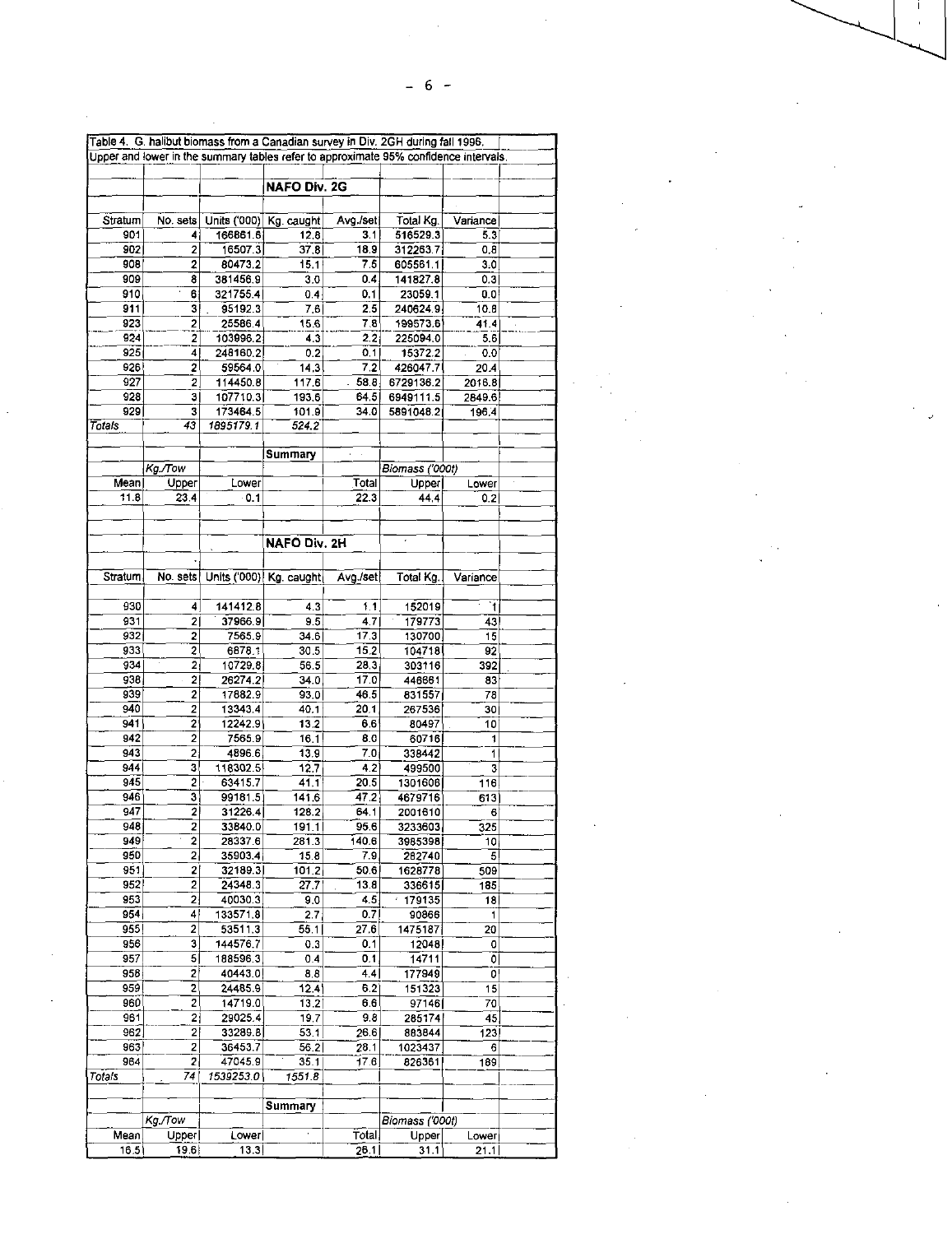Table 5. Mean weight (kg) per tow, of G.halibut from Canadian surveys in Div 2G from 1978-96.

Values in parentheses are the numbers of sets.

G.A. is RV Gadus Atlantica, A.N is RV Alfred Needier, and Tel is RV Teleost

| <b>DEPTH</b><br>RANGE (m) | STRATUM G.A. 13<br><b>Contract</b> | 1978<br>ř. | G.A. 24<br>1979    | G.A. 57<br>.4981     | G.A. 143<br>1987 | G.A. 156<br>1988 | A.N. 161<br>1991 | <b>TEL. 37</b><br>1996 |
|---------------------------|------------------------------------|------------|--------------------|----------------------|------------------|------------------|------------------|------------------------|
|                           |                                    |            |                    |                      |                  |                  |                  |                        |
| 200                       | 909                                | 23.1(13)   | 3.9(12)            | 5.9(8)               |                  |                  | 0.1(10)          | 0.4(8)                 |
|                           | 910                                | 52.7(8)    | 6.5(8)             | 8.1(8)               |                  |                  | 0.0(2)           | 0.1(6)                 |
|                           | 925                                | 66.7(5)    | 15.7(4)            | 13.8(3)              |                  |                  |                  | 0.1(4)                 |
|                           |                                    |            |                    |                      |                  |                  |                  |                        |
| 201-300                   | 901                                | 48.3 (9)   | $52.9(7)$ 15.6 (6) |                      | 10.5(4)          | 18.0(5)          | 3.0(7)           | 3.1(4)                 |
|                           | 911                                | 73(4)      | 10.9(4)            | 6.7(3)               | 2.8(3)           | 0.2(2)           | 1.5(2)           | 2.5(3)                 |
|                           | 924                                | 8.2(2)     | 12.0(3)            | 19.5(2)              | 4.5(2)           | 1.5(5)           | ٠                | 2.2(2)                 |
|                           | 926                                |            |                    |                      | $\blacksquare$   | 10.9(3)          |                  | 7.2(2)                 |
|                           | 908                                | 7.7(2)     | 20.3(3)            | 6.4(3)               | 2.34(5)          | 3.8(3)           | 0.9(3)           | 7.5(2)                 |
|                           |                                    |            |                    |                      |                  | .2.4(2)          |                  | 18.9(2)                |
| 301-400                   | 902                                |            |                    |                      | 23.1(3)          | 0.1(2)           |                  |                        |
|                           | 912                                |            |                    |                      | 11.5(2)          |                  |                  | 7.8(2)                 |
|                           | $923$ .                            | 306.2(2)   |                    | 77.5(2)              | 3.8(2)           | 12.0(2)          |                  | 58.8(2)                |
|                           | 927                                |            |                    |                      | 29.9(5)          | 6.3(4)           |                  |                        |
| 401-500                   | 903                                |            | 93.3(2)            | 73.3(2)              | 18.8(2)          | 12.4(2)          | 2.3(2)           |                        |
|                           | 913                                |            |                    |                      | 27.0(2)          | 21.8(2)          |                  |                        |
|                           | 922.                               | 303.0(2)   |                    | 84.5(2)              | $\sim$           |                  |                  |                        |
|                           | 928                                |            |                    |                      | 48.2(3)          | 11.5(3)          |                  | 64.5(3)                |
|                           |                                    |            |                    |                      |                  |                  |                  |                        |
| 501-750.                  | 904                                |            |                    | 265.4 (3) 114.0 (4)  | 47.3(3)          | 25.2(3)          |                  |                        |
|                           | 914                                |            |                    |                      | 33.9(2)          | 75.0 (2)         |                  |                        |
|                           | 921                                |            | 660.1(2)           |                      | 12.8(2)          | 17.5(2)          |                  |                        |
|                           | 929                                |            |                    | $146.0(4)$ 240.7 (3) | 52.6(5)          | 35.5(4)          |                  | 34.0(3)                |
|                           |                                    |            |                    |                      |                  |                  |                  |                        |
| 751-1000                  | 905                                |            |                    |                      |                  | 179.5(2)         |                  |                        |
|                           | 915                                |            |                    |                      |                  | 193.5(2)         |                  |                        |
|                           | 920                                |            |                    |                      | 261.2(4)         | 187.8(2)         |                  |                        |
|                           |                                    |            |                    |                      |                  |                  |                  |                        |
| 1001-1250                 | 906                                |            |                    |                      | 2.4(2)           | 25.5(2)          |                  |                        |
|                           | 916                                |            |                    |                      |                  | 10.2(2)          |                  |                        |
|                           | 919                                |            |                    |                      |                  | 24.2(2)          |                  |                        |
| 1251-1500                 | 907                                |            |                    |                      |                  |                  |                  |                        |
|                           | 917                                |            |                    |                      |                  |                  |                  |                        |
|                           | 918                                |            |                    |                      |                  |                  |                  |                        |
|                           |                                    |            |                    |                      |                  |                  |                  |                        |
| BIOMASS (t) -             |                                    | 37187      | 35484              | 37746                | 16076            | 15307            | 420              | 22275                  |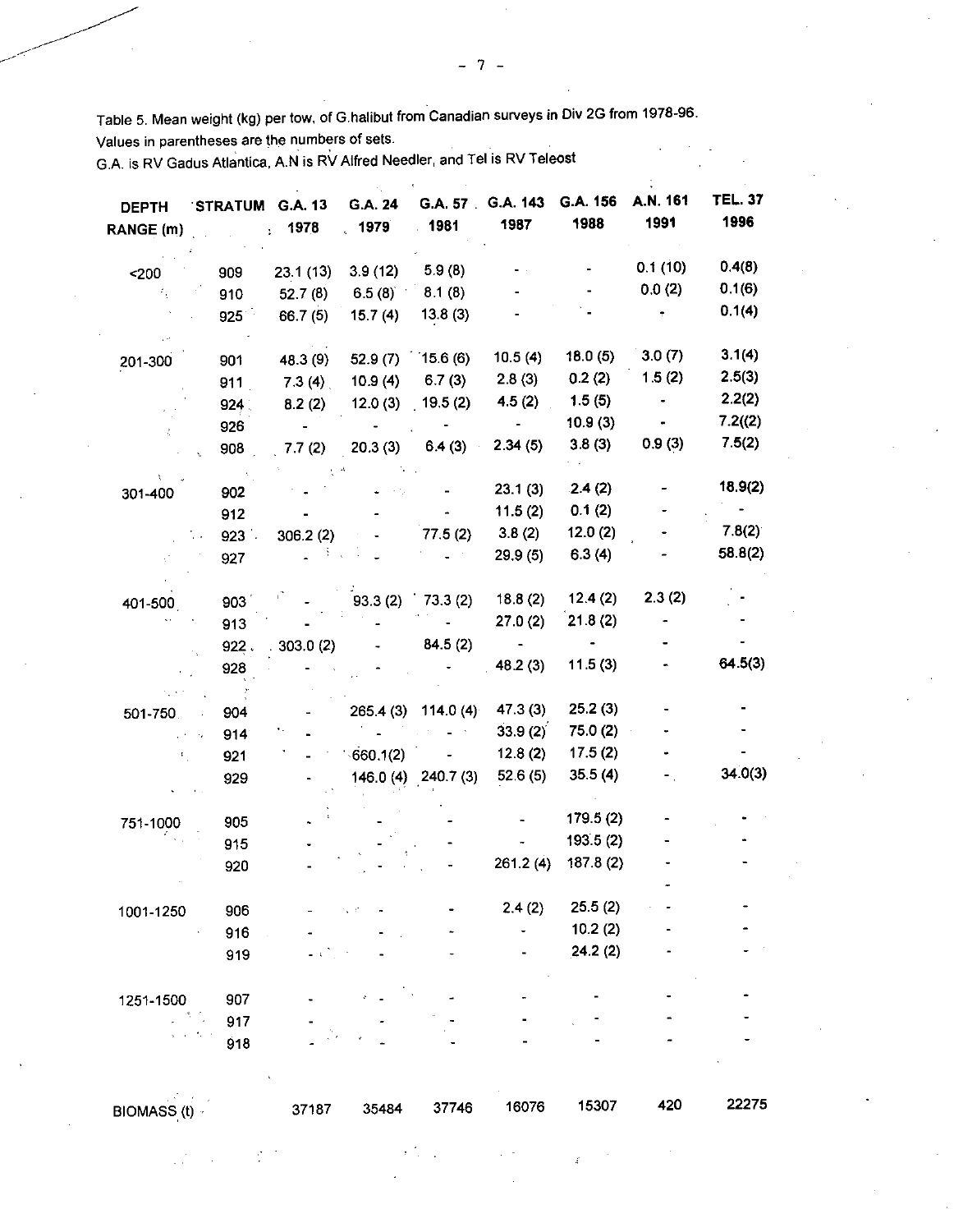Table 6. Mean weight (kg) per tow, of G.halibut from Canadian surveys in Div 2H from 1978-96. Values in parentheses are the numbers of sets.

 $\cdot$ 

G.A. is RV Gadus Atlantica, A.N is RV Alfred Needier, and Tel is RV Teleost

 $\mathcal{I}$ 

| <b>DEPTH</b><br>RANGE (m) | <b>STRATUM</b> | G.A. 13<br>1978                                                                     | G.A. 24<br>1979                               | G.A.57<br>1981                  | G.A. 143<br>1987                  | G.A. 156<br>1988         | A.N. 161<br>1991                                            | <b>TEL.36&amp;37</b><br>1996 |
|---------------------------|----------------|-------------------------------------------------------------------------------------|-----------------------------------------------|---------------------------------|-----------------------------------|--------------------------|-------------------------------------------------------------|------------------------------|
| 200                       | 930            | $\sim 1.1(4)$                                                                       | 1.8(6)                                        | 5.0(8)                          | 0.1(9)                            | 0.3(10)                  | 1.9(3)                                                      | 1.1(4)                       |
|                           | 954            | 3.1(5)                                                                              | 4.0(5)                                        | 1.9(6)                          | 0.2(11)                           | 0.2(10)                  | 0.0(3)                                                      | 0.7(4)                       |
|                           | 956            | 4.8(3)                                                                              | 1.0(6)                                        | 3.6(4)                          | 0.4(10)                           | 1.7(10)                  | 0.2(5)                                                      | 0.1(3)                       |
|                           | 957            | 16.1(5)                                                                             | 2.1(6)                                        | 7.3(6)                          | 1.3(11)                           | 1.4(14)                  | 0.2(6)                                                      | 0.1(5)                       |
| 201-300                   | 931            | $15.4(3)$ 1.2(3)                                                                    |                                               | 35.8(3)                         |                                   | $1.3(4)$ 0.8(3)          | 4.8 (2)                                                     | 4.7(2)                       |
|                           | 943            | $19.3(2)$ 0.2(2)                                                                    |                                               | 28.8(2)                         |                                   | $1.9(4)$ $8.3(4)$        | 0.2(2)                                                      | 7.0(2)                       |
|                           | 950            |                                                                                     | and the state of the state                    | $\frac{1}{2}$ and $\frac{1}{2}$ | $\Delta \sim 100$ km s $^{-1}$    | $\sim 100$ m $^{-1}$     | $\frac{1}{2}$ and $\frac{1}{2}$                             | 7.9(2)                       |
|                           | 953            | .267.3(2) 22.1(3)                                                                   |                                               | 72.4(4)                         | 10.5(3)                           | 5.0(3)                   | 28.8(2)                                                     | 4.5(2)                       |
|                           | 955            | $11.4(2)$ 11.2(3)                                                                   |                                               | 7.8(3)                          | 1.9(4)                            | 4.5(4)                   | 0.5(2)                                                      | 27.6(2)                      |
|                           | 958            | $\mathcal{L}^{\text{max}}_{\text{max}}$ and $\mathcal{L}^{\text{max}}_{\text{max}}$ | $-10.2(2)$                                    | 4.3(2)                          | 0.1(3)                            | 2.3(3)                   | 1.9(2)                                                      | 4.4(2)                       |
| 301-400                   | 932            |                                                                                     |                                               |                                 | 3.6(2)                            | 3.8(2)                   | 3.9(2)                                                      | 17.3(2)                      |
|                           | 944            | 46.0 (6)                                                                            | 45.8 (9)                                      | 102.1(9)                        | 4.6 (10)                          | 5.9(8)                   | 1.9(2)                                                      | 4.2(3)                       |
|                           | 949            |                                                                                     | $\frac{1}{2}$ , $\frac{1}{2}$ , $\frac{1}{2}$ |                                 | $\sim 1000$ m $^{-1}$             | $\bullet$ .              | $\bullet$ .<br><br><br><br><br><br><br><br><br><br><br><br> | 140.6(2)                     |
|                           | 952            |                                                                                     | 197.8 (2)                                     | 92.5(2)                         | 34.3(3)                           | 65.0 (3)                 | 5.8(2)                                                      | 13.8(2)                      |
|                           | 959            |                                                                                     | $-87.3(3)$                                    | 54.3(3)                         | 13.2(3)                           | 36.5(2)                  | 2.8(2)                                                      | 6.2(2)                       |
| 401-500                   | 933            |                                                                                     |                                               |                                 |                                   | 3.7(2)                   | 2.3(2)                                                      | 15.2(2)                      |
|                           | .942           | $\mathbf{G} = \mathbf{G} \mathbf{G}$ , where $\mathbf{G} = \mathbf{G}$              |                                               | $270.8(2)$ 148.5(2)             |                                   | $8.7(3)$ 6.4(2)          | 4.8(2)                                                      | 8.0(2)                       |
|                           | 945            |                                                                                     | 259.1(3)                                      | 134.9(6)                        | 37.0(5)                           | 63.3(5)                  | 17.1(2)                                                     | 20.5(2)                      |
|                           | 948            |                                                                                     | $\frac{1}{2}$ and $\frac{1}{2}$ .             | $\sim$                          | $\frac{1}{2}$ and $\frac{1}{2}$ . | <b>Contract Contract</b> | <b>Contract Contract</b>                                    | 95.6(2)                      |
|                           | 951            | 77.4(2)                                                                             |                                               | $316.7(2)$ 102.3 (3)            | 78.8 (2)                          | 57.5(2)                  | 25.0(2)                                                     | 50.6(2)                      |
|                           | 960            | $\mathcal{L}_{\mathcal{A}}$                                                         |                                               | $436.3(2)$ $48.0(2)$            | 44.2 (3)                          | 8.2(3)                   | 1.3(2)                                                      | 6.6(2)                       |
| 501-750                   | 934            |                                                                                     | 636.3(2)                                      |                                 | 58.5(2)                           | 10.0(3)                  |                                                             | 28.6(2)                      |
|                           | 941            |                                                                                     |                                               |                                 | 38.0(2)                           | 75.3(2)                  |                                                             | 6.6(2)                       |
|                           | 946            | 460.5 (4)                                                                           | 721.4 (5)                                     | 187.7(7)                        | 193.1(8)                          | 110.3(6)                 |                                                             | 47.2(3)                      |
|                           | 947            |                                                                                     | 660.8 (2)                                     | 109.3(4)                        | 255.2(3)                          | 223.3(2)                 |                                                             | 64.1(2)                      |
|                           | 961            | $\blacksquare$                                                                      | 285.3(3)                                      | 63.5(3)                         | 27.5(2)                           | 36.0(3)                  |                                                             | 9.8(2)                       |
| 751-1000                  | 935            |                                                                                     |                                               |                                 | 46.9(2)                           | 42.0 $(2)$               |                                                             |                              |
|                           | 940            |                                                                                     |                                               |                                 | 40.1(2)                           | 30.0(2)                  |                                                             | 20.1(2)                      |
|                           | 962            |                                                                                     |                                               |                                 | 49.9 (3)                          | 72.5(2)                  |                                                             | 26.6(2)                      |
| 1001-1250                 | 936            |                                                                                     |                                               |                                 | 10.2(2)                           | 237.8(2)                 |                                                             |                              |
|                           | 939            |                                                                                     |                                               |                                 | 21.8(2)                           | 42.5(2)                  |                                                             | 46.5(2)                      |
|                           | 963            |                                                                                     |                                               |                                 | 57.8 $(2)$                        | 78.8 (2)                 |                                                             | 28.1(2)                      |
| 1251-1500                 | 937            |                                                                                     |                                               |                                 |                                   |                          |                                                             | ۰                            |
|                           | 938            |                                                                                     |                                               |                                 |                                   |                          |                                                             | 17.0(2)                      |
|                           | 964            | ٦                                                                                   |                                               |                                 |                                   |                          |                                                             | 17.6(2)                      |
| <b>BIOMASS (t)</b>        |                | 38605                                                                               | 86231                                         | 34005                           | 23330                             | 22008                    | 2293                                                        | 26062                        |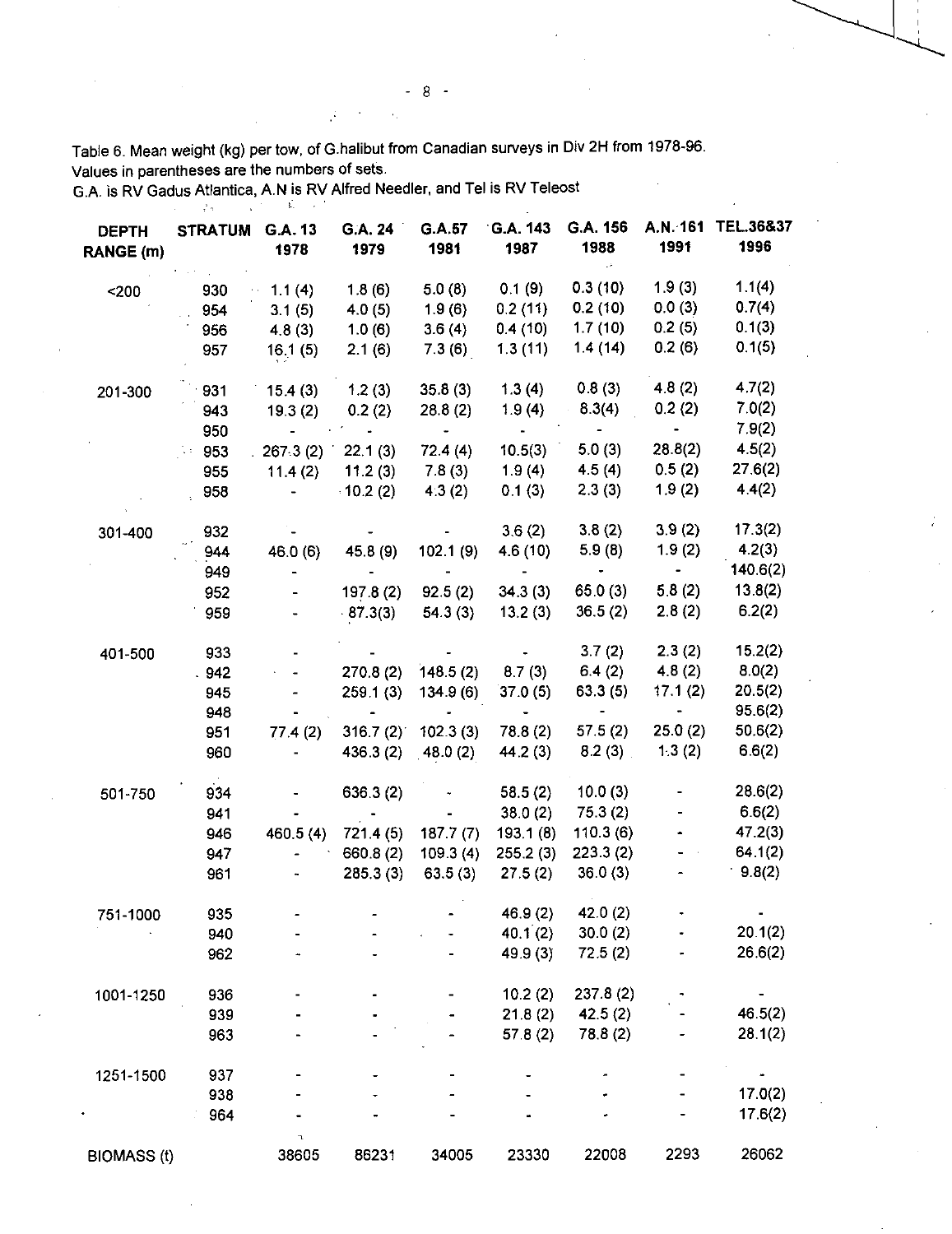Table 7. Stratified estimates of abundance at age for Greenland halibut from the Japanese survey in Div. 2GH during August 1996. Upper and lower limits are•approx. 95% confidence intervals.

|                 |                         | <b>Abundance</b> | <b>No/Tow</b>      |  |         |             |             |  |
|-----------------|-------------------------|------------------|--------------------|--|---------|-------------|-------------|--|
|                 | Age (yrs) Total Numbers | Upper Limit      | Lower Limit        |  | Mean    | Upper Limit | Lower Limit |  |
|                 |                         |                  | negative in ()     |  |         |             |             |  |
|                 |                         |                  |                    |  |         |             |             |  |
| 0               | $\mathbf 0$             | 0                | Ω                  |  | 0       | 0           |             |  |
|                 | 18,408,812              | 24,273,232       | 12,544,395         |  | 23.485  | 30.970      | 16.01       |  |
| 2               | 18,738,444              | 55,569,696       | (18,092,804)       |  | 23.905  | 70.895      | (23.09)     |  |
| 3               | 17,407,778              | 26,384,250       | $\sqrt{8,431,307}$ |  | 22.210  | 33.660      | 10.76       |  |
| 4               | 19,464,202              | 24,310,172       | 14,618,233         |  | 24.830  | 31.015      | 18.65       |  |
| 5               | 16,987,336              | 20,432,360       | 13.542,310         |  | 21.670  | 26.070      | 17.28       |  |
| $\overline{6}$  | 14,985,187              | 18,969,978       | 11,000,397         |  | 19.120  | 24.200      | 14.04       |  |
|                 | 12,578,226              | 19,836,050       | 5,320,402          |  | 16.045  | 25.305      | 6.79        |  |
| $\mathbf{8}$    | 4,020,311               | 11,588,176       | (3, 547, 555)      |  | 5.130   | 14.785      | (4.53)      |  |
| 9               | 3,056,634               | 11,694,576       | (5,581,309)        |  | 3.900   | 14.920      | (7.12)      |  |
| 10              | 591,028                 | 2,042,674        | (860,620)          |  | 0.755   | 2.605       | (1.10)      |  |
| 11              | 378,480                 | 1,406,694        | (649,735)          |  | 0.485   | 1.795       | (0.83)      |  |
| 12              | 303,752                 | 586,815          | 20,689             |  | 0.390   | 0.750       | 0.03        |  |
| 13              | 167,831                 | 327,560          | 8,102              |  | 0.215   | 0.420       | 0.01        |  |
| 14              | 69,512                  | 110,091          | 28,934             |  | 0.090   | 0.140       | 0.04        |  |
| 15              | 20,609                  | 46,359           | (5, 142)           |  | 0.025   | 0.060       | (0.01)      |  |
| 16 <sup>2</sup> | 602                     |                  |                    |  | 0.001   |             |             |  |
| 17              | 1,670                   | 5,962            | (2,622)            |  | 0.003   | 0.010       | (0.01)      |  |
| UNK.            | 13,717                  | 148,913          | (121,481           |  | 0.015   | 0.19        | (0.16)      |  |
|                 |                         |                  |                    |  |         |             |             |  |
| TOTAL           | 127,194,120             | 148,261,392      | 106,126,848        |  | 162.275 | 189.15      | 135.395     |  |
|                 |                         |                  |                    |  |         |             |             |  |

Table 8. Stratified estimates of abundance at age for Greenland halibut from the Canadian survey in Div. 2GH during August 1996. Upper and lower limits are approx. 95% confidence intervals.

|           | Abundance            | <b>No/Tow</b> |                |  |       |             |                    |
|-----------|----------------------|---------------|----------------|--|-------|-------------|--------------------|
| Age (yrs) | <b>Total Numbers</b> | Upper Limit   | Lower Limit    |  | Mean  | Upper Limit | <b>Lower Limit</b> |
|           |                      |               | negative in () |  |       |             |                    |
|           |                      |               |                |  |       |             |                    |
| 0         | 1,999,322            | 3,560,672     | 437,972        |  | 0.57  | 1.02        | 0.13               |
|           | 126 818 304          | 155 457,872   | 98,178,728     |  | 36.46 | 44.69       | 28.23              |
|           | 87,425,568           | 116,463,384   | 58,387,748     |  | 25.14 | 33.48       | 16.79              |
| 3         | 40,385,828           | 50,846,856    | 29,924,798     |  | 11.61 | 14.62       | 8.60               |
|           | 26,480,672           | 32,865,666    | 20,095,678     |  | 7.61  | 9.45        | 5,78               |
| 5         | 16.635,228           | 50,277,760    | (17,007,304)   |  | 4.78  | 14.45       | $-4.89$            |
| 6         | 7 197,509            | 24,669,500    | (10, 274, 481) |  | 2.07  | 7.09        | $-2.95$            |
|           | 2,889,926            | 4,844,133     | 935,719        |  | 0.83  | 1.39        | 0.27               |
| 8         | 2,680,841            | 4.070,270     | 1,291,412      |  | 0.77  | 1.17        | 0.37               |
| 9         | 880,590              | 1,469,902     | 291,278        |  | 0.25  | 0.42        | 0.08               |
| 10        | 492,006              | 1,036,003     | (51, 992)      |  | 0.14  | 0.30        | $-0.01$            |
| 11        | 114,332              | 356,230       | (127, 567)     |  | 0.03  | 0.10        | $-0.04$            |
| 12        | 117,408              | 449,620       | (214, 804)     |  | 0.03  | 0.13        | $-0.06$            |
| Unk.      | 599,757              | 1,330,382     | (130, 867)     |  | 0.17  | 0.38        | $-0.04$            |
|           |                      |               |                |  |       |             |                    |
| Total     | 314,717,280          | 370,650,176   | 258,784,368    |  | 90.48 | 106.56      | 74.40              |
|           |                      |               |                |  |       |             |                    |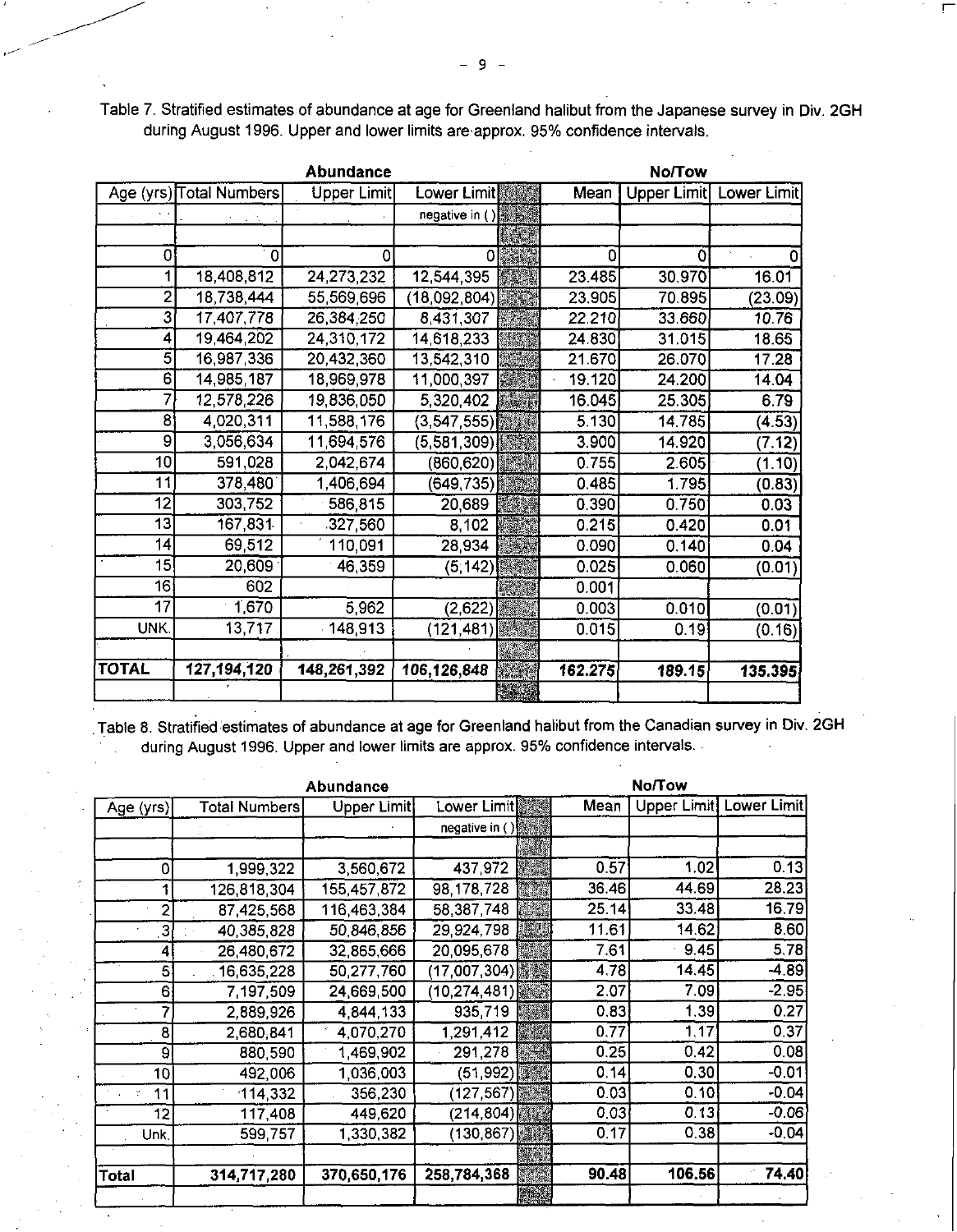

Fig. 1. Stratification scheme used in trawl surveys in Div. 2G (from Bowering 1987).

 $10$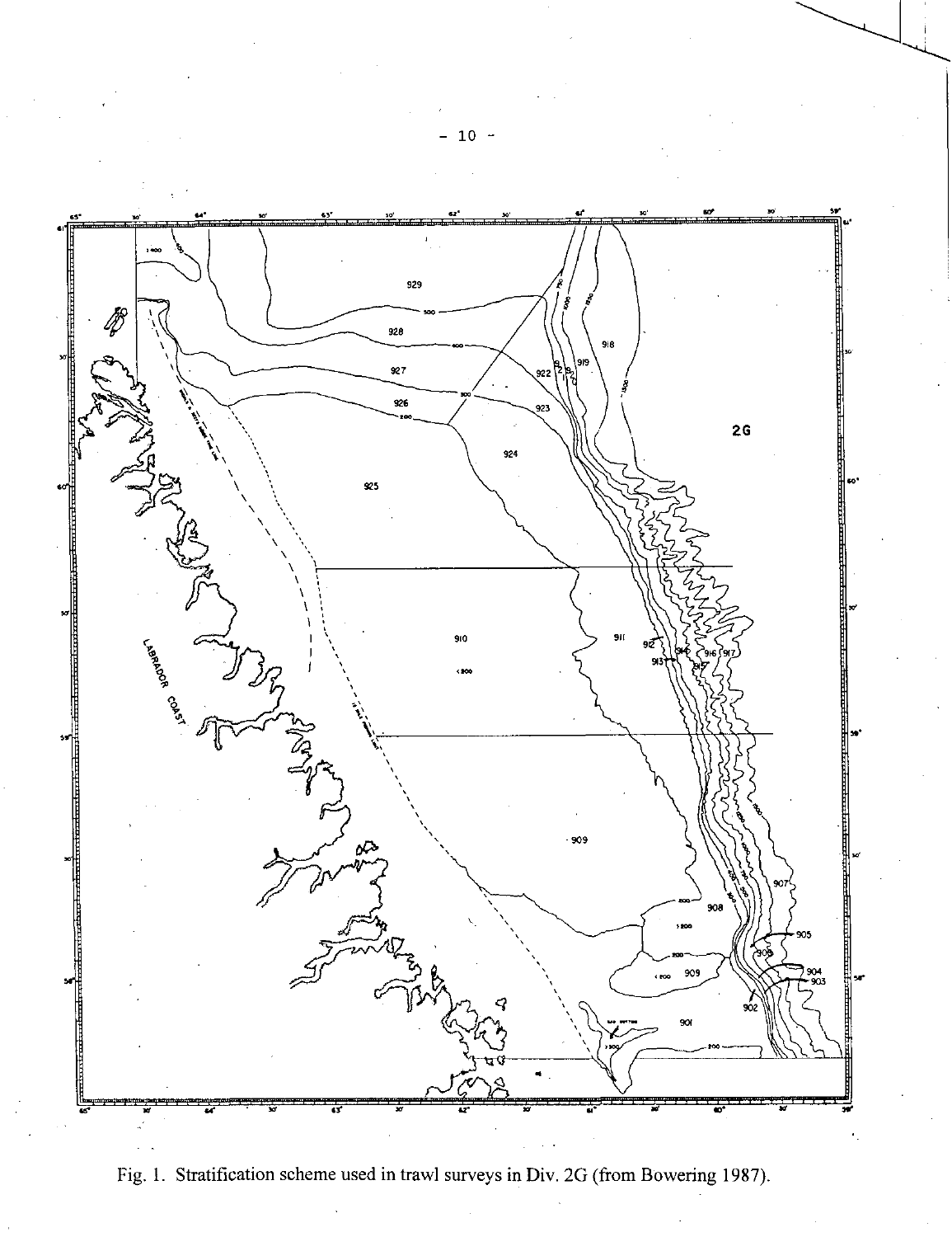

Fig. 2. Stratification scheme used in trawl surveys in Div. 2H (from Bowering 1987).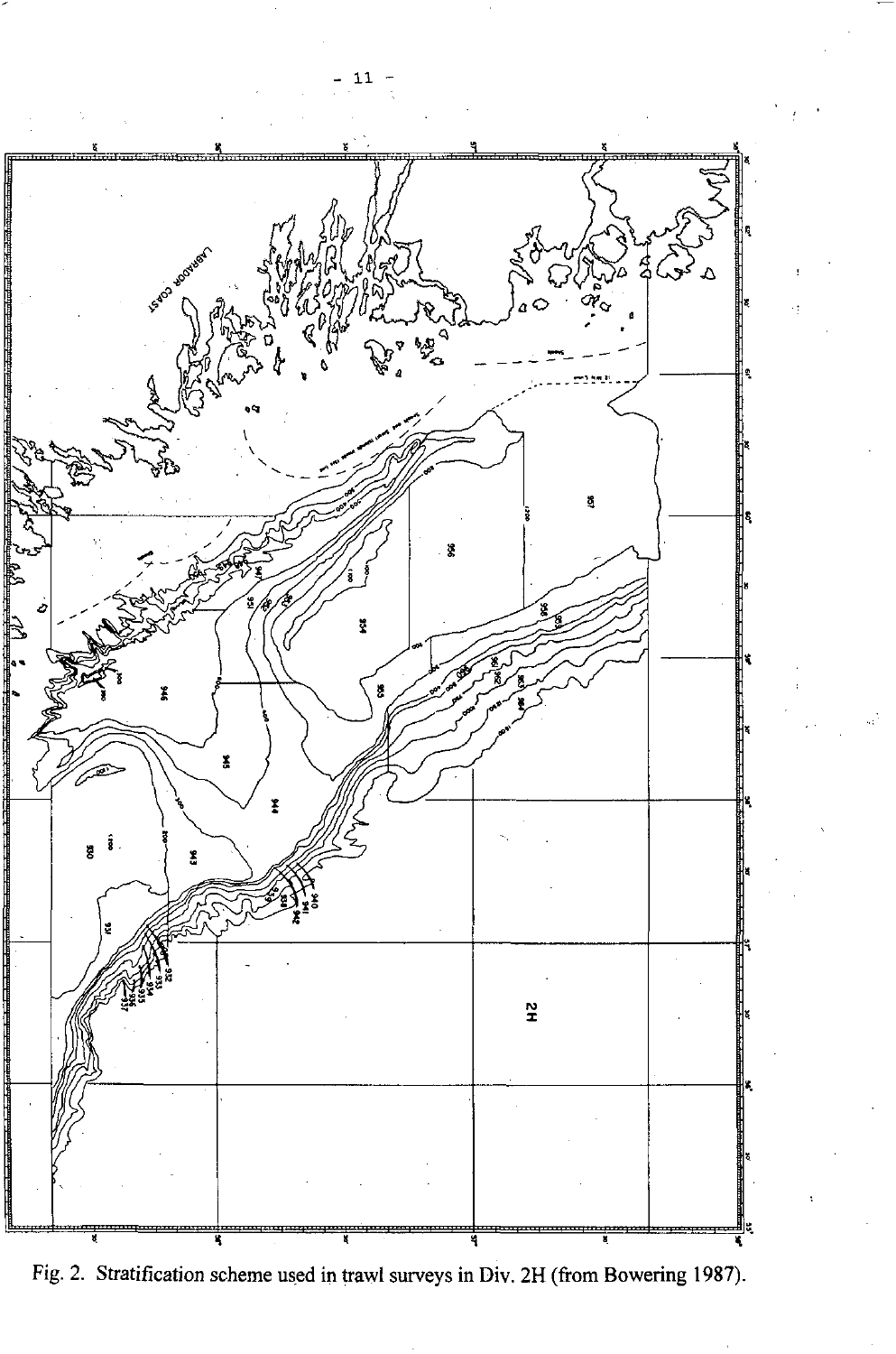

(All sets standardized to 15 min. (dist. = .8 nm.; wing = 55.25 ft) tows).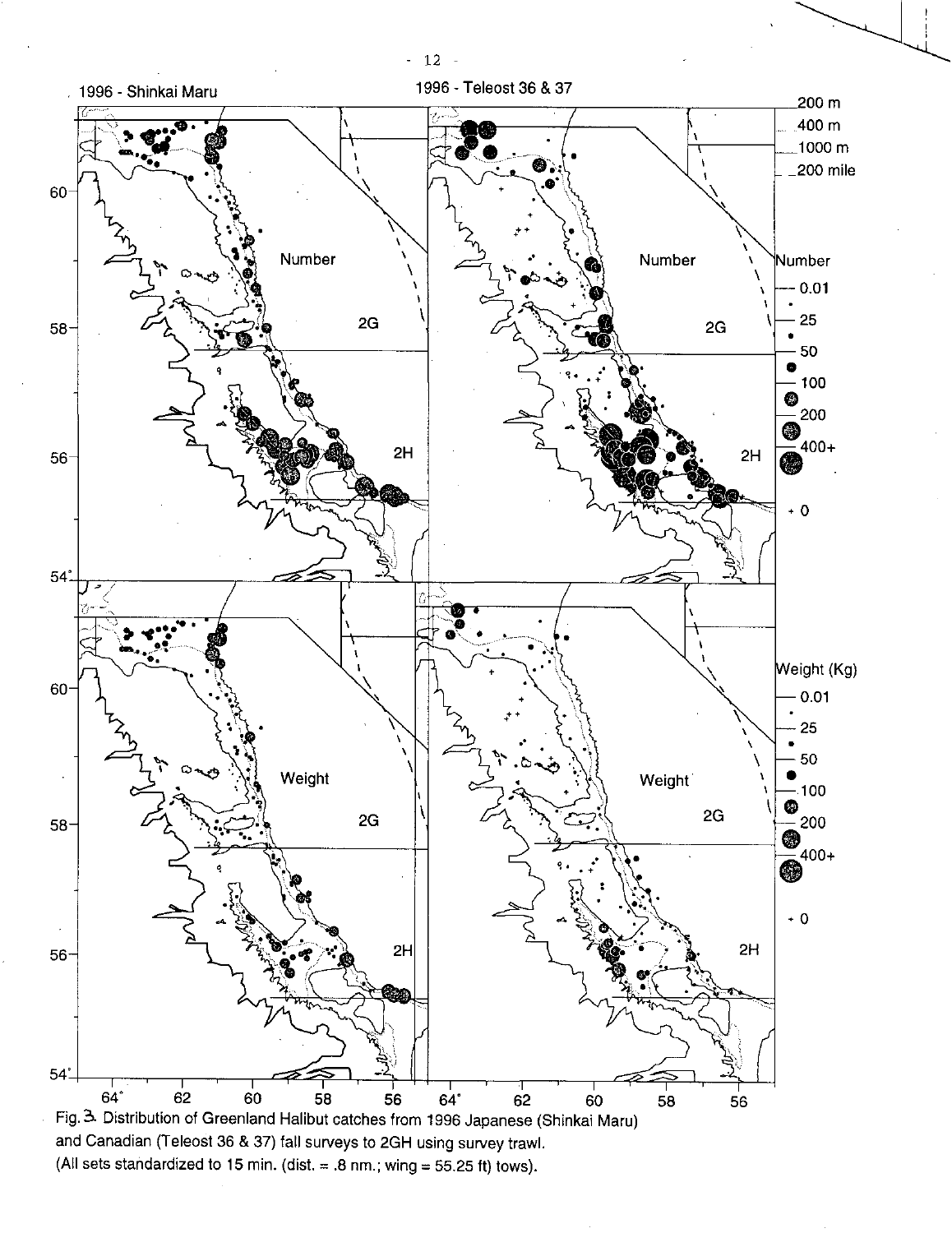

Fig. 4. Comparison of G. halibut biomass estimates from strata fished in both Canadian and Japanese surveys in 1996. Some points are identified with stratum number.

ŧ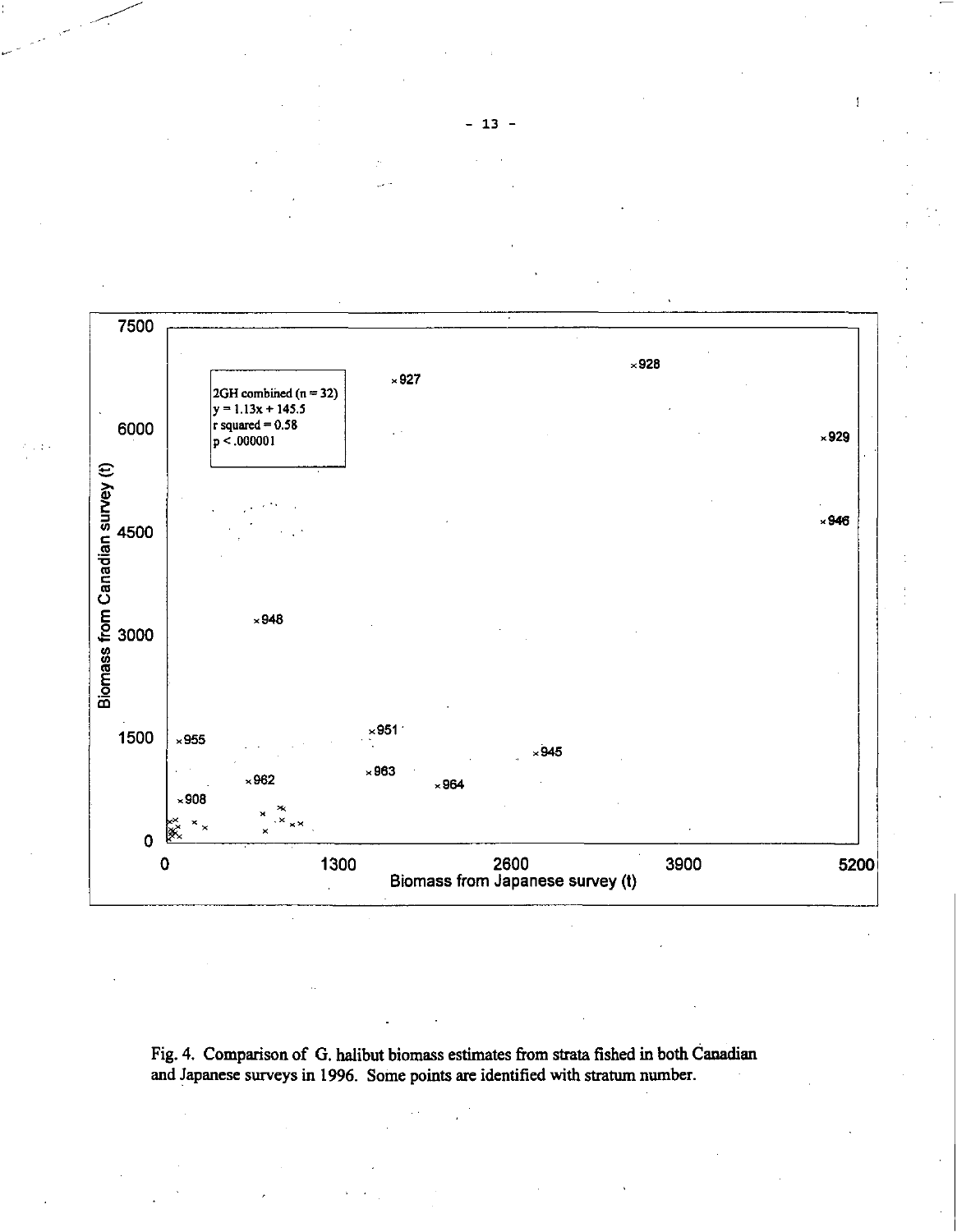

Fig. 5. Stratified mean no. per set at length for Greenland halibut in Div. 2GH combined from a Japanese stratified-random survey in August 1996.

- 14 -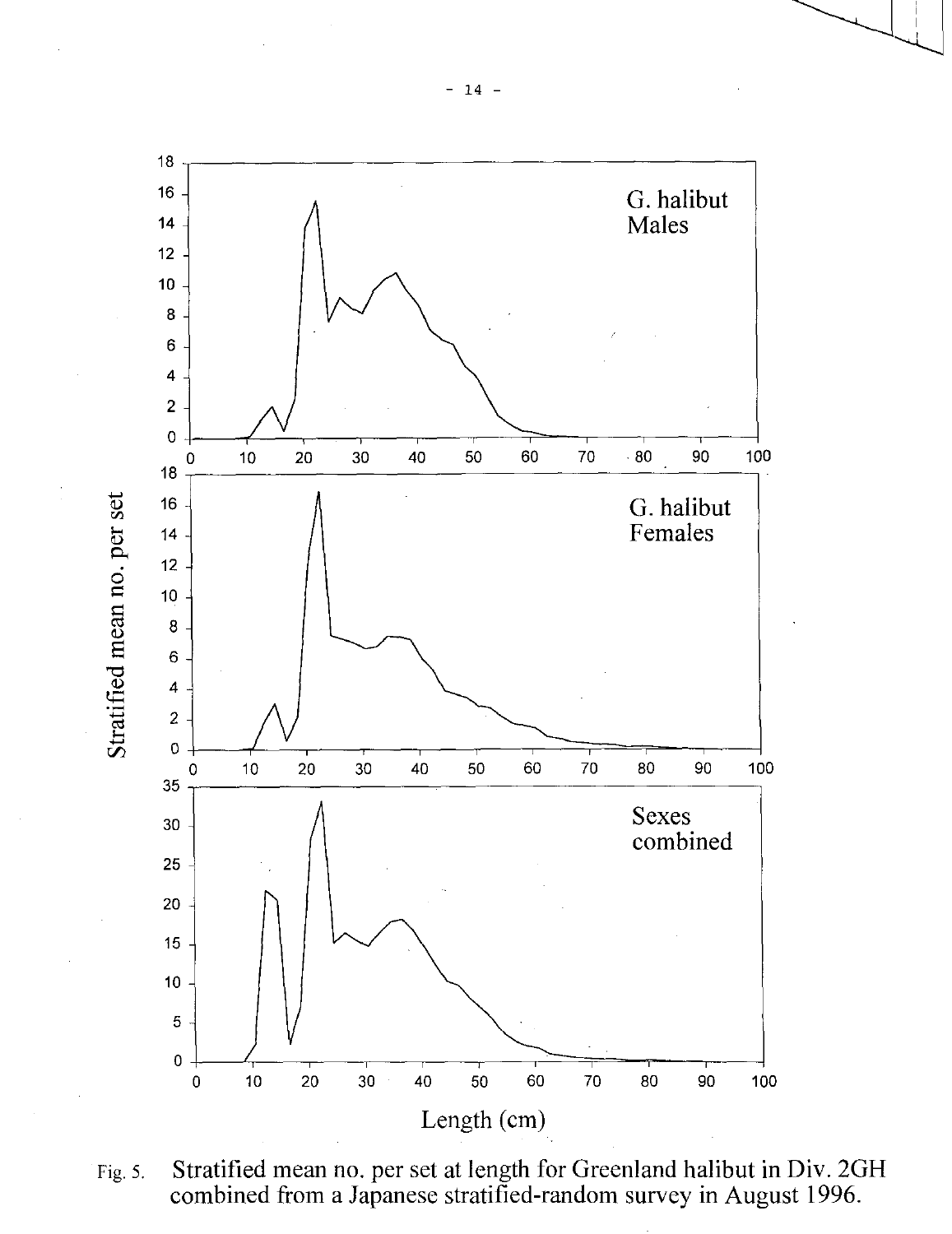

Fig. 6. Stratified mean no. per set at length for Greenland halibut in Div. 2GH combined from a Canadian stratified-random survey in the fall of 1996.

t.